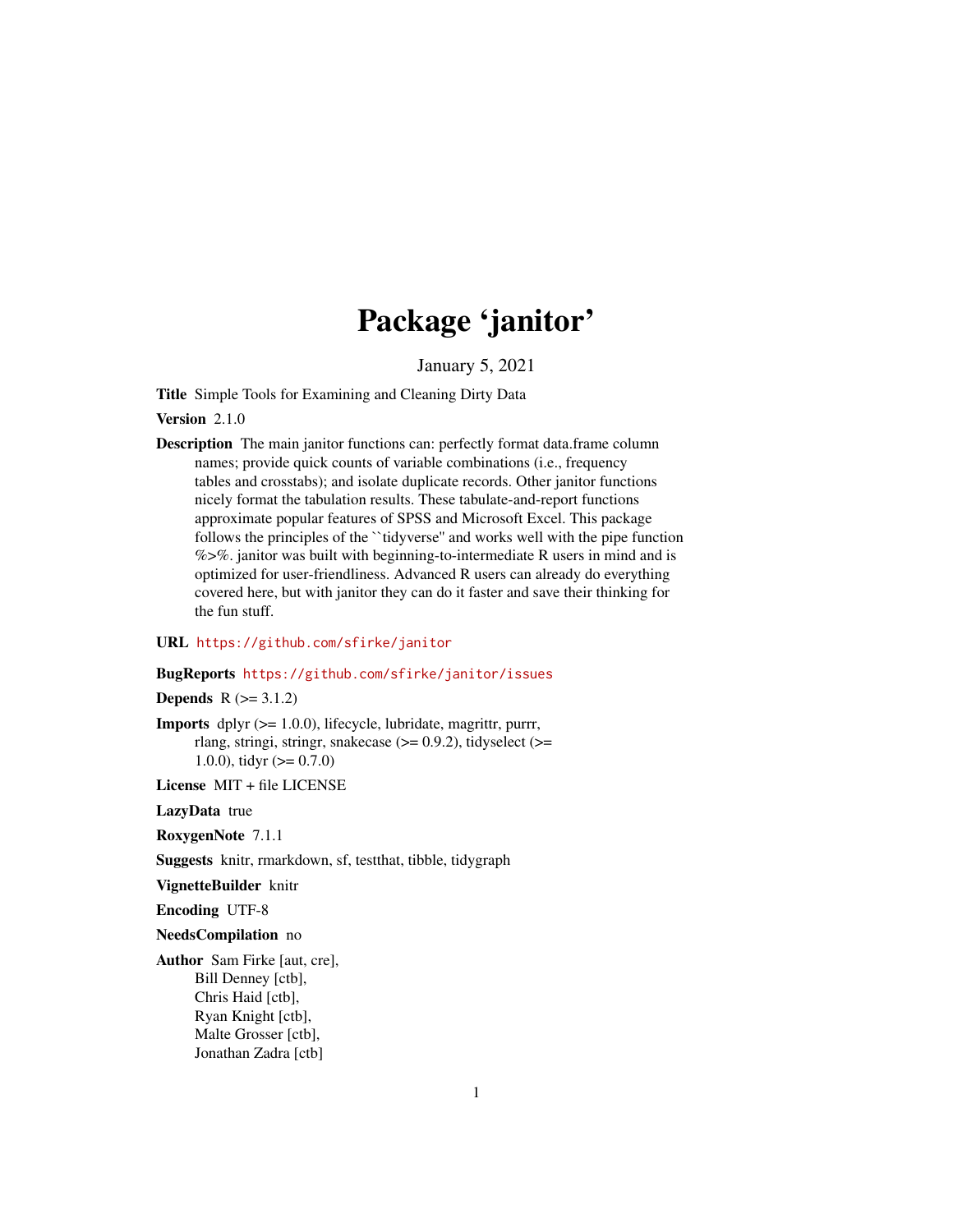Maintainer Sam Firke <samuel.firke@gmail.com>

Repository CRAN

Date/Publication 2021-01-05 01:10:04 UTC

## R topics documented:

| 3                                                                                                                         |
|---------------------------------------------------------------------------------------------------------------------------|
| $\overline{3}$                                                                                                            |
| $\overline{4}$                                                                                                            |
| 5                                                                                                                         |
| 6                                                                                                                         |
| $\overline{7}$                                                                                                            |
| 9                                                                                                                         |
| 10                                                                                                                        |
| 11                                                                                                                        |
| 12                                                                                                                        |
| 13                                                                                                                        |
| 15                                                                                                                        |
| 16                                                                                                                        |
| 17<br>$convert\_to\_date \dots \dots \dots \dots \dots \dots \dots \dots \dots \dots \dots \dots \dots \dots \dots \dots$ |
| 19                                                                                                                        |
| 20                                                                                                                        |
| 21                                                                                                                        |
| 22                                                                                                                        |
| 23                                                                                                                        |
| 24                                                                                                                        |
| 24                                                                                                                        |
| 27                                                                                                                        |
| 28                                                                                                                        |
| 28<br>$remove\_empty\_cols \ldots \ldots \ldots \ldots \ldots \ldots \ldots \ldots \ldots \ldots \ldots$                  |
| 29                                                                                                                        |
| 30                                                                                                                        |
| 30                                                                                                                        |
| 31                                                                                                                        |
| 32                                                                                                                        |
| 33                                                                                                                        |
| 34                                                                                                                        |
| 35<br>untabyl                                                                                                             |
|                                                                                                                           |
|                                                                                                                           |

**Index**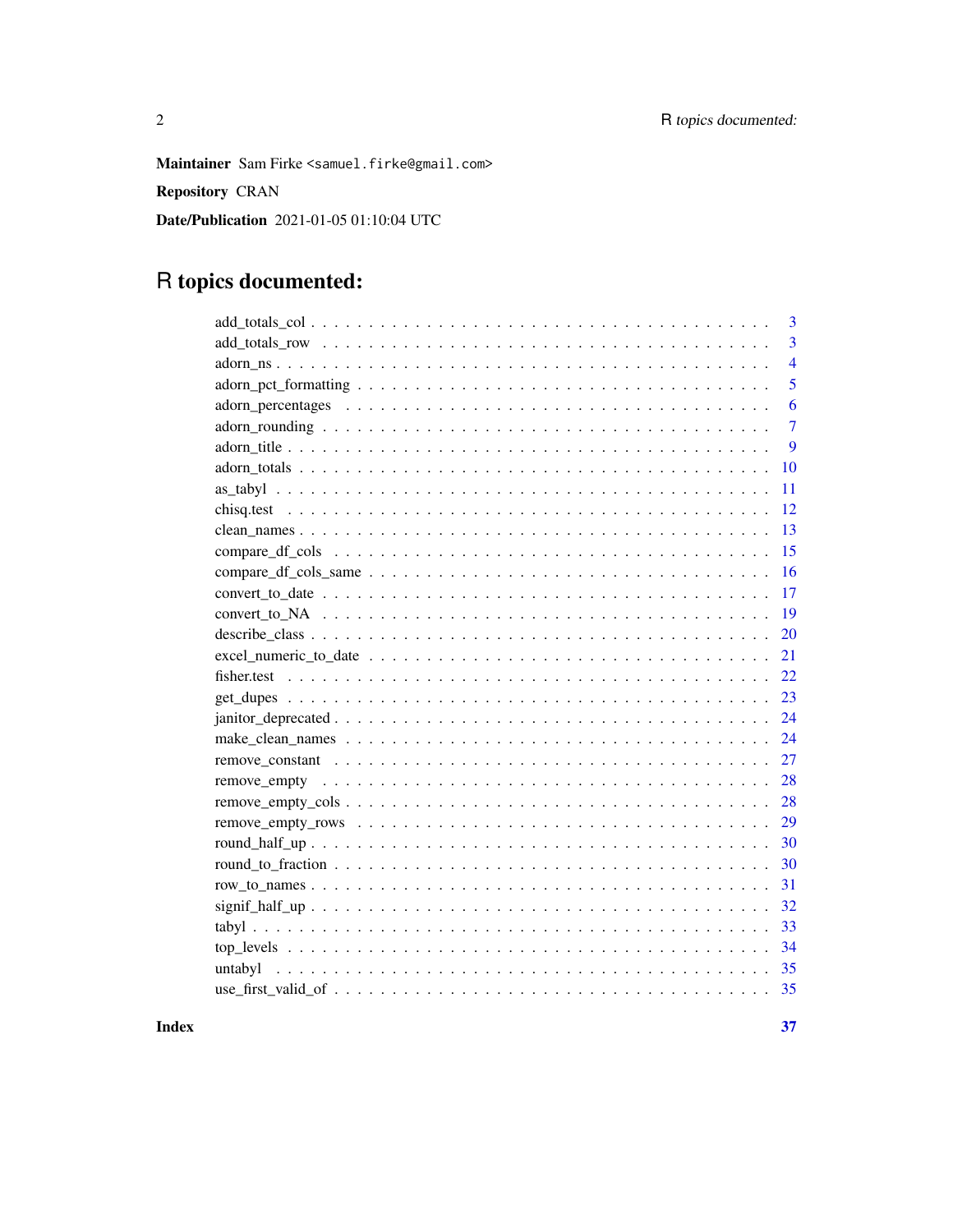<span id="page-2-1"></span><span id="page-2-0"></span>add\_totals\_col *Append a totals column to a data.frame.*

## Description

This function is deprecated, use adorn\_totals instead.

## Usage

add\_totals\_col(dat, na.rm = TRUE)

## Arguments

| dat   | an input data frame with at least one numeric column.                   |
|-------|-------------------------------------------------------------------------|
| na.rm | should missing values (including NaN) be omitted from the calculations? |

## Value

Returns a data.frame with a totals column containing row-wise sums.

<span id="page-2-2"></span>add\_totals\_row *Append a totals row to a data.frame.*

## Description

This function is deprecated, use adorn\_totals instead.

## Usage

add\_totals\_row(dat, fill = "-", na.rm = TRUE)

## Arguments

| dat   | an input data frame with at least one numeric column.                                                       |
|-------|-------------------------------------------------------------------------------------------------------------|
| fill  | if there are more than one non-numeric columns, what string should fill the<br>bottom row of those columns? |
| na.rm | should missing values (including NaN) be omitted from the calculations?                                     |

## Value

Returns a data.frame with a totals row, consisting of "Total" in the first column and column sums in the others.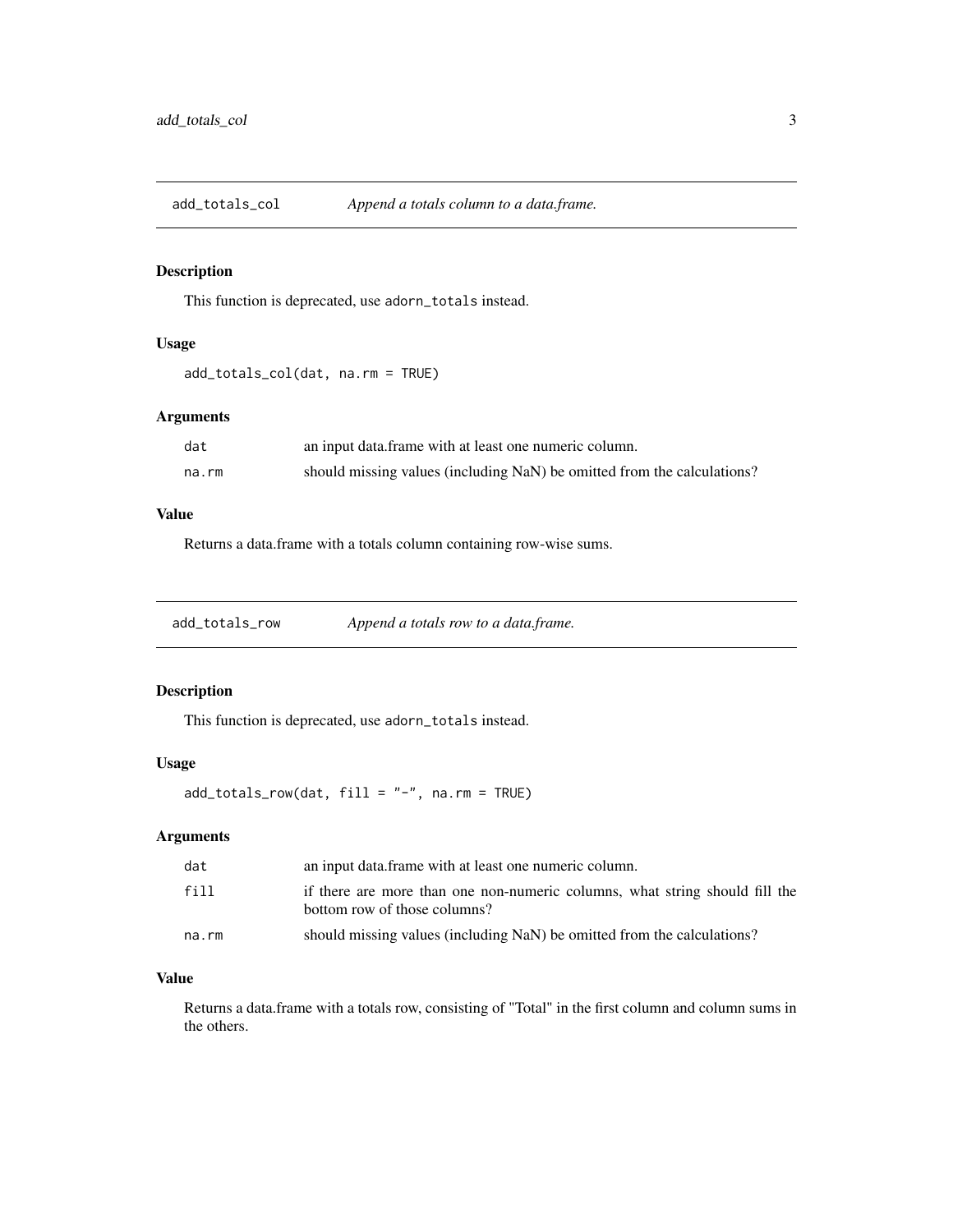<span id="page-3-0"></span>

This function adds back the underlying Ns to a tabyl whose percentages were calculated using adorn\_percentages(), to display the Ns and percentages together. You can also call it on a nontabyl data.frame to which you wish to append Ns.

#### Usage

```
adorn_ns(data, position = "rear", ns = attr(data, "core"), ...)
```
## Arguments

| dat      | a data.frame of class tabyl that has had adorn_percentages and/or adorn_pct_formatting<br>called on it. If given a list of data.frames, this function will apply itself to each<br>data.frame in the list (designed for 3-way tabyl lists).                                                                      |
|----------|------------------------------------------------------------------------------------------------------------------------------------------------------------------------------------------------------------------------------------------------------------------------------------------------------------------|
| position | should the N go in the front, or in the rear, of the percentage?                                                                                                                                                                                                                                                 |
| ns       | the Ns to append. The default is the "core" attribute of the input tabyl dat, where<br>the original Ns of a two-way tabyl are stored. However, if you need to modify<br>the numbers, e.g., to format 4000 as 4,000 or 4k, you can do that separately and<br>supply the formatted result here.                    |
| .        | columns to adorn. This takes a tidyselect specification. By default, all columns<br>are adorned except for the first column and columns not of class numeric, but<br>this allows you to manually specify which columns should be adorned, for use<br>on a data. frame that does not result from a call to tabyl. |

## Value

a data.frame with Ns appended

```
mtcars %>%
  tabyl(am, cyl) %>%
  adorn_percentages("col") %>%
  adorn_pct_formatting() %>%
  adorn_ns(position = "front")
# Control the columns to be adorned with the ... variable selection argument
# If using only the ... argument, you can use empty commas as shorthand
# to supply the default values to the preceding arguments:
cases <- data.frame(
  region = c("East", "West"),
```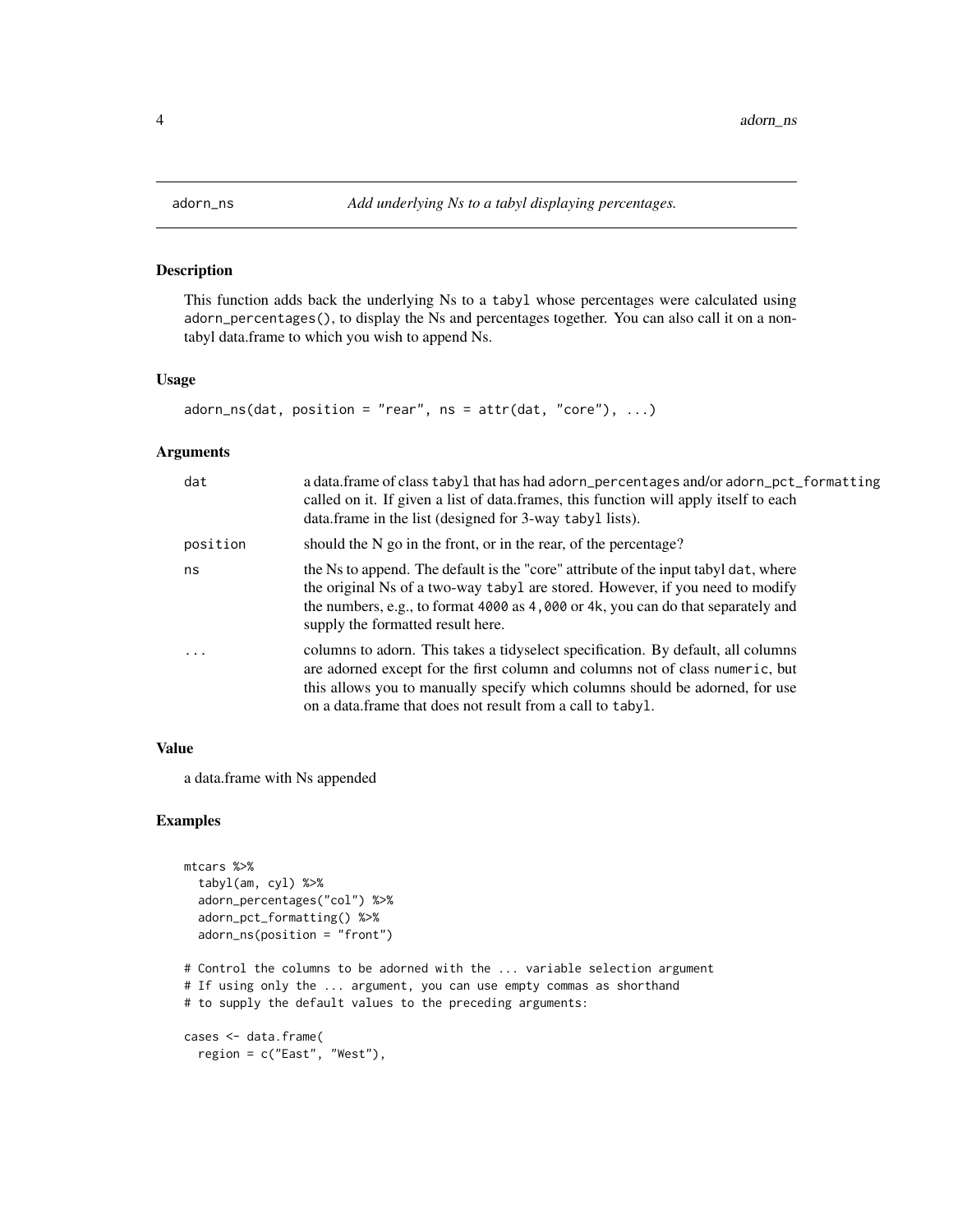## <span id="page-4-0"></span>adorn\_pct\_formatting 5

```
year = 2015,recovered = c(125, 87),
 died = c(13, 12))
cases %>%
adorn_percentages("col",,recovered:died) %>%
adorn_pct_formatting(,,,recovered:died) %>%
adorn_ns(,,recovered:died)
```
adorn\_pct\_formatting *Format a data.frame of decimals as percentages.*

#### Description

Numeric columns get multiplied by 100 and formatted as percentages according to user specifications. This function defaults to excluding the first column of the input data.frame, assuming that it contains a descriptive variable, but this can be overridden by specifying the columns to adorn in the ... argument. Non-numeric columns are always excluded.

#### Usage

```
adorn_pct_formatting(
  dat,
 digits = 1,
  rounding = "half to even",
 affix_sign = TRUE,
  ...
)
```
#### Arguments

| dat        | a data.frame with decimal values, typically the result of a call to adorn_percentages<br>on a tabyl. If given a list of data frames, this function will apply itself to each<br>data.frame in the list (designed for 3-way tabyl lists).                                                            |
|------------|-----------------------------------------------------------------------------------------------------------------------------------------------------------------------------------------------------------------------------------------------------------------------------------------------------|
| digits     | how many digits should be displayed after the decimal point?                                                                                                                                                                                                                                        |
| rounding   | method to use for rounding - either "half to even", the base R default method, or<br>"half up", where 14.5 rounds up to 15.                                                                                                                                                                         |
| affix_sign | should the % sign be affixed to the end?                                                                                                                                                                                                                                                            |
| $\cdot$    | columns to adorn. This takes a tidyselect specification. By default, all numeric<br>columns (besides the initial column, if numeric) are adorned, but this allows you<br>to manually specify which columns should be adorned, for use on a data.frame<br>that does not result from a call to tabyl. |

## Value

a data.frame with formatted percentages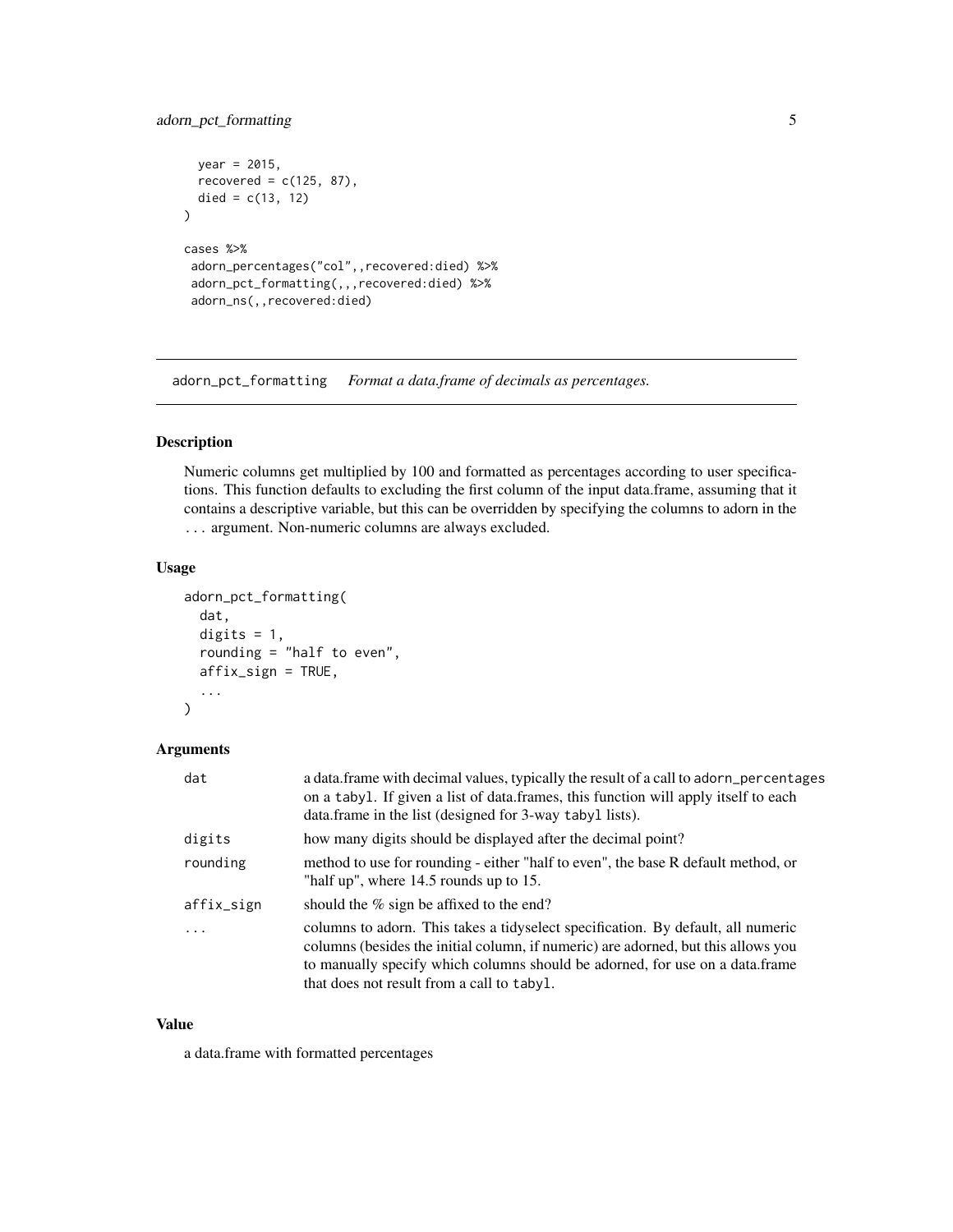## Examples

```
mtcars %>%
  tabyl(am, cyl) %>%
  adorn_percentages("col") %>%
  adorn_pct_formatting()
# Control the columns to be adorned with the ... variable selection argument
# If using only the ... argument, you can use empty commas as shorthand
# to supply the default values to the preceding arguments:
cases <- data.frame(
  region = c("East", "West"),
 year = 2015,
  recovered = c(125, 87),
  died = c(13, 12)\lambdacases %>%
 adorn_percentages("col",,recovered:died) %>%
 adorn_pct_formatting(,,,recovered:died)
```
adorn\_percentages *Convert a data.frame of counts to percentages.*

## Description

This function defaults to excluding the first column of the input data.frame, assuming that it contains a descriptive variable, but this can be overridden by specifying the columns to adorn in the ... argument.

#### Usage

```
adorn_percentages(dat, denominator = "row", na.rm = TRUE, ...)
```
## Arguments

| dat         | a tabyl or other data. frame with a tabyl-like layout. If given a list of data. frames,<br>this function will apply itself to each data frame in the list (designed for 3-way<br>tabyl lists).                                                                                                      |
|-------------|-----------------------------------------------------------------------------------------------------------------------------------------------------------------------------------------------------------------------------------------------------------------------------------------------------|
| denominator | the direction to use for calculating percentages. One of "row", "col", or "all".                                                                                                                                                                                                                    |
| na.rm       | should missing values (including NaN) be omitted from the calculations?                                                                                                                                                                                                                             |
| $\ddots$    | columns to adorn. This takes a tidyselect specification. By default, all numeric<br>columns (besides the initial column, if numeric) are adorned, but this allows you<br>to manually specify which columns should be adorned, for use on a data.frame<br>that does not result from a call to tabyl. |

<span id="page-5-0"></span>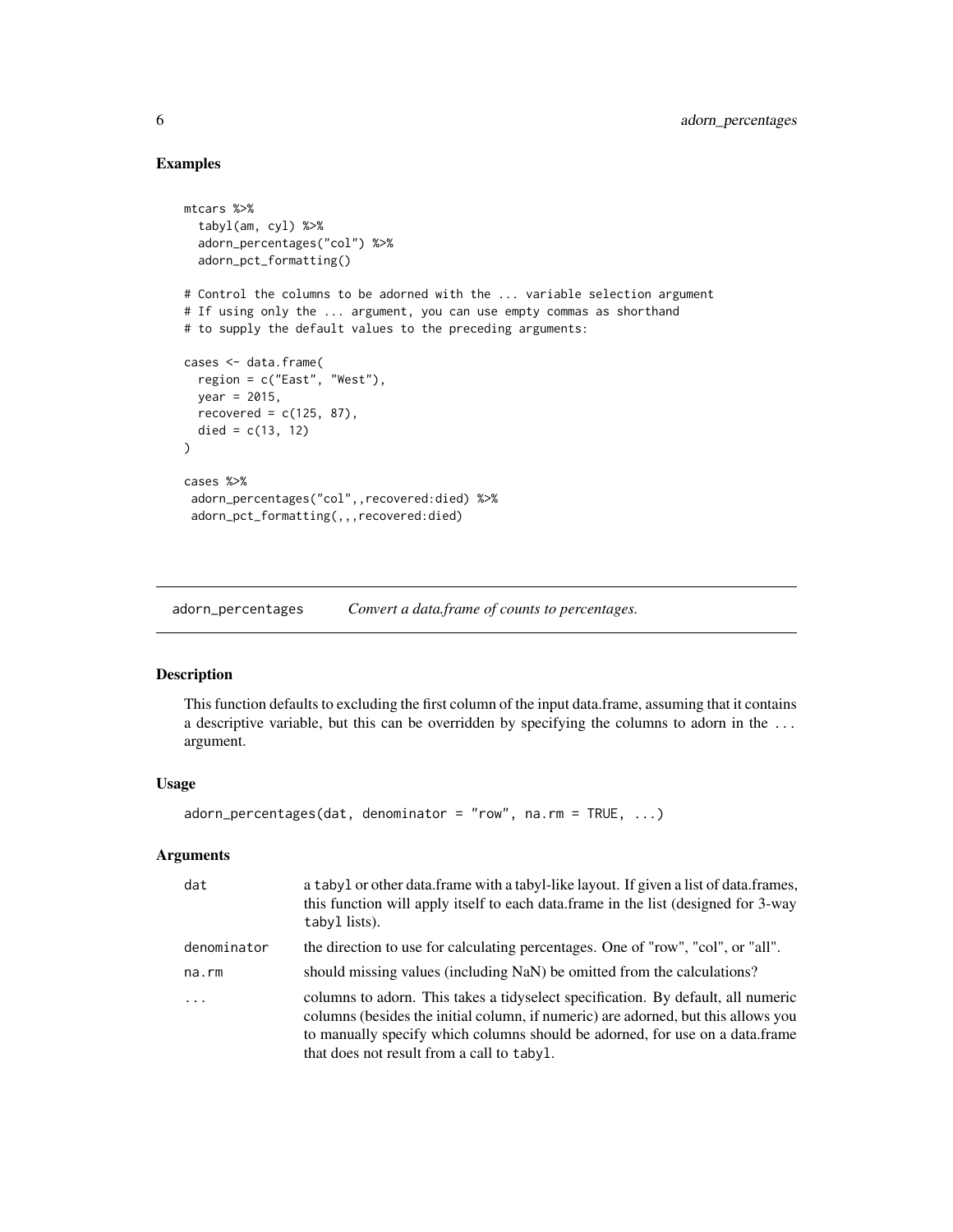<span id="page-6-0"></span>adorn\_rounding 7

## Value

Returns a data.frame of percentages, expressed as numeric values between 0 and 1.

#### Examples

```
mtcars %>%
 tabyl(am, cyl) %>%
 adorn_percentages("col")
# calculates correctly even with totals column and/or row:
mtcars %>%
 tabyl(am, cyl) %>%
 adorn_totals("row") %>%
 adorn_percentages()
# Control the columns to be adorned with the ... variable selection argument
# If using only the ... argument, you can use empty commas as shorthand
# to supply the default values to the preceding arguments:
cases <- data.frame(
 region = c("East", "West"),
 year = 2015,
 recovered = c(125, 87),
 died = c(13, 12))
cases %>%
adorn_percentages(,,recovered:died)
```
adorn\_rounding *Round the numeric columns in a data.frame.*

#### Description

Can run on any data.frame with at least one numeric column. This function defaults to excluding the first column of the input data.frame, assuming that it contains a descriptive variable, but this can be overridden by specifying the columns to round in the ... argument.

If you're formatting percentages, e.g., the result of adorn\_percentages(), use adorn\_pct\_formatting() instead. This is a more flexible variant for ad-hoc usage. Compared to adorn\_pct\_formatting(), it does not multiply by 100 or pad the numbers with spaces for alignment in the results data.frame. This function retains the class of numeric input columns.

#### Usage

```
adorn_rounding(dat, digits = 1, rounding = "half to even", \dots)
```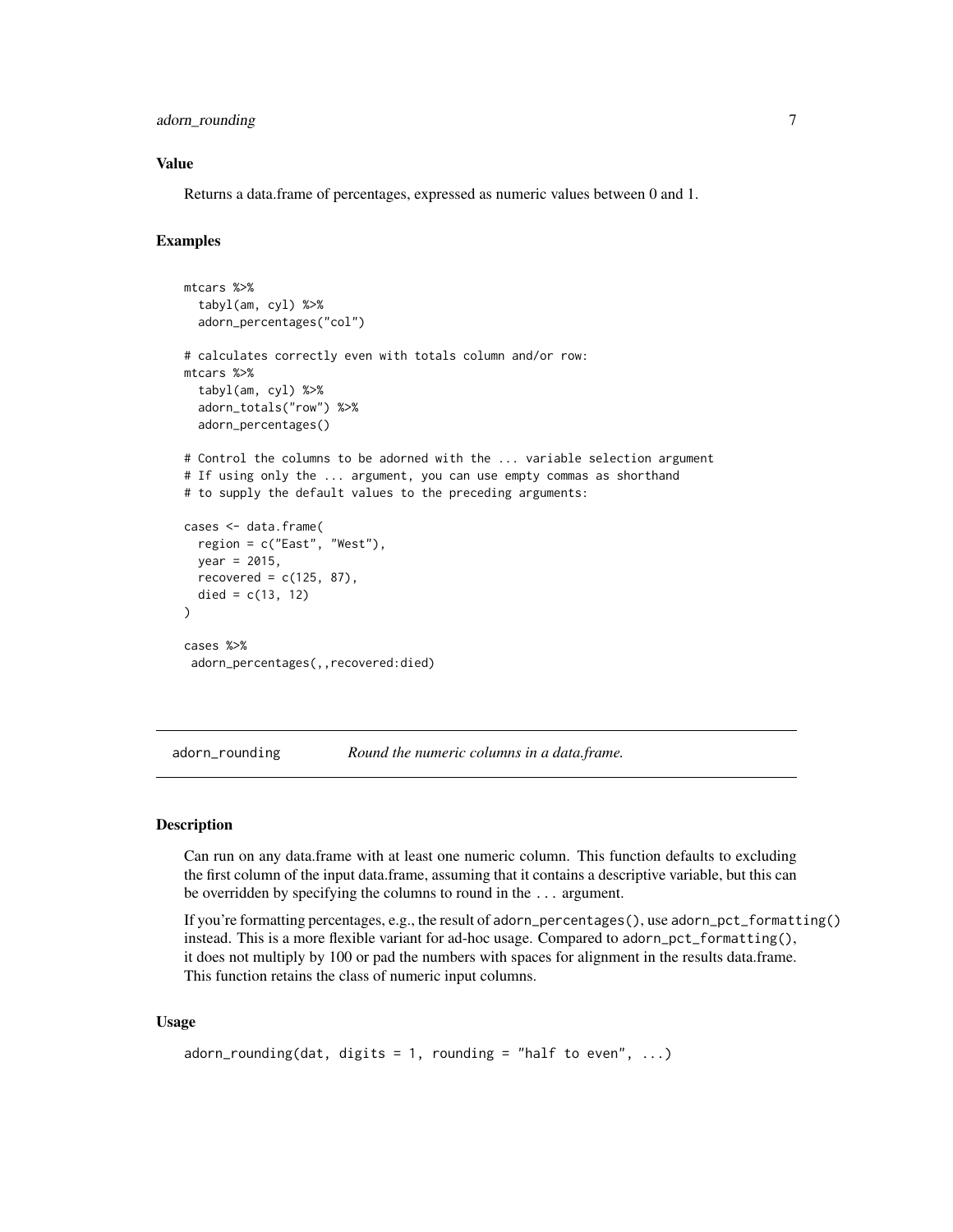## Arguments

| dat      | a tabyl or other data.frame with similar layout. If given a list of data.frames,<br>this function will apply itself to each data.frame in the list (designed for 3-way<br>tabyl lists).                                                                                                             |
|----------|-----------------------------------------------------------------------------------------------------------------------------------------------------------------------------------------------------------------------------------------------------------------------------------------------------|
| digits   | how many digits should be displayed after the decimal point?                                                                                                                                                                                                                                        |
| rounding | method to use for rounding - either "half to even", the base R default method, or<br>"half up", where $14.5$ rounds up to 15.                                                                                                                                                                       |
| .        | columns to adorn. This takes a tidyselect specification. By default, all numeric<br>columns (besides the initial column, if numeric) are adorned, but this allows you<br>to manually specify which columns should be adorned, for use on a data.frame<br>that does not result from a call to tabyl. |

## Value

Returns the data.frame with rounded numeric columns.

```
mtcars %>%
  tabyl(am, cyl) %>%
  adorn_percentages() %>%
  adorn_rounding(digits = 2, rounding = "half up")
# tolerates non-numeric columns:
library(dplyr)
mtcars %>%
  tabyl(am, cyl) %>%
  adorn_percentages("all") %>%
  mutate(dummy = "a") %>>adorn_rounding()
# Control the columns to be adorned with the ... variable selection argument
# If using only the ... argument, you can use empty commas as shorthand
# to supply the default values to the preceding arguments:
cases <- data.frame(
  region = c("East", "West"),
  year = 2015,
  recovered = c(125, 87),
  died = c(13, 12)\mathcal{L}cases %>%
  adorn_percentages(,,ends_with("ed")) %>%
  adorn_rounding(,,one_of(c("recovered", "died")))
```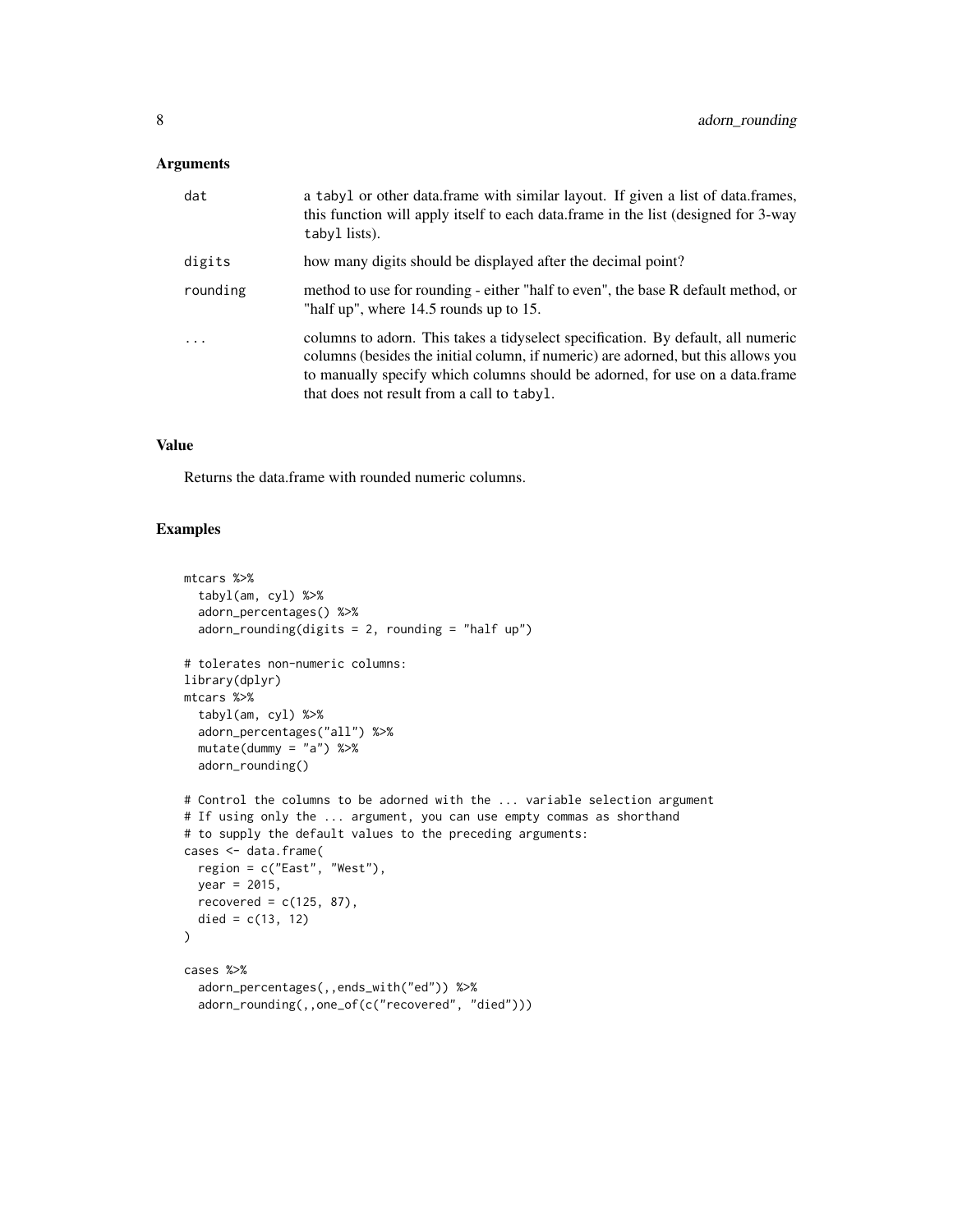<span id="page-8-0"></span>

This function adds the column variable name to the top of a tabyl for a complete display of information. This makes the tabyl prettier, but renders the data.frame less useful for further manipulation.

## Usage

adorn\_title(dat, placement = "top", row\_name, col\_name)

#### Arguments

| dat       | a data. frame of class tabyl or other data. frame with a tabyl-like layout. If given<br>a list of data.frames, this function will apply itself to each data.frame in the list<br>(designed for 3-way tabyl lists).                                                                                                                                                                                                                                |
|-----------|---------------------------------------------------------------------------------------------------------------------------------------------------------------------------------------------------------------------------------------------------------------------------------------------------------------------------------------------------------------------------------------------------------------------------------------------------|
| placement | whether the column name should be added to the top of the tabyl in an otherwise-<br>empty row "top" or appended to the already-present row name variable ("combined").<br>The formatting in the "top" option has the look of base $R$ 's table(); it also<br>wipes out the other column names, making it hard to further use the data.frame<br>besides formatting it for reporting. The "combined" option is more conservative<br>in this regard. |
| row_name  | (optional) default behavior is to pull the row name from the attributes of the<br>input tabyl object. If you wish to override that text, or if your input is not a<br>tabyl, supply a string here.                                                                                                                                                                                                                                                |
| col_name  | (optional) default behavior is to pull the column_name from the attributes of the<br>input tabyl object. If you wish to override that text, or if your input is not a<br>tabyl, supply a string here.                                                                                                                                                                                                                                             |

## Value

the input tabyl, augmented with the column title. Non-tabyl inputs that are of class tbl\_df are downgraded to basic data.frames so that the title row prints correctly.

```
mtcars %>%
  tabyl(am, cyl) %>%
  adorn_title(placement = "top")
# Adding a title to a non-tabyl
library(tidyr); library(dplyr)
mtcars %>%
  group_by(gear, am) %>%
  summarise(avg_mpg = mean(mpg), .groups = "drop") %>%
```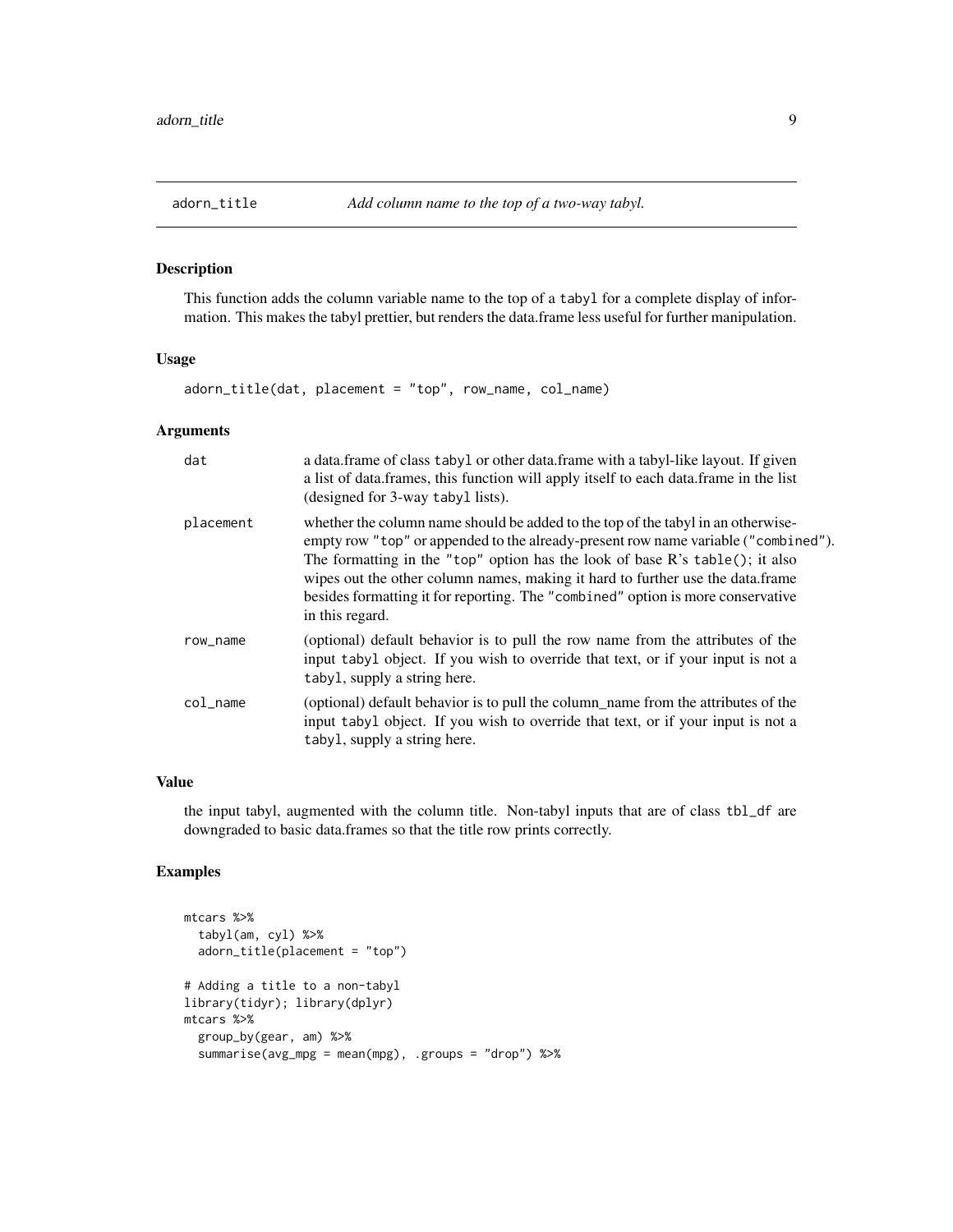```
spread(gear, avg_mpg) %>%
adorn_rounding() %>%
adorn_title("top", row_name = "Gears", col_name = "Cylinders")
```
adorn\_totals *Append a totals row and/or column to a data.frame.*

#### Description

This function defaults to excluding the first column of the input data.frame, assuming that it contains a descriptive variable, but this can be overridden by specifying the columns to be totaled in the ... argument. Non-numeric columns are converted to character class and have a user-specified fill character inserted in the totals row.

#### Usage

adorn\_totals(dat, where = "row", fill = "-", na.rm = TRUE, name = "Total",  $\dots$ )

#### Arguments

| dat      | an input data. frame with at least one numeric column. If given a list of data. frames,<br>this function will apply itself to each data.frame in the list (designed for 3-way<br>tabyl lists).                                                                                                                                                          |
|----------|---------------------------------------------------------------------------------------------------------------------------------------------------------------------------------------------------------------------------------------------------------------------------------------------------------------------------------------------------------|
| where    | one of "row", "col", or $c("row", "col")$                                                                                                                                                                                                                                                                                                               |
| fill     | if there are non-numeric columns, what should fill the bottom row of those<br>columns? If a string, relevant columns will be coerced to character. If 'NA'<br>then column types are preserved.                                                                                                                                                          |
| na.rm    | should missing values (including NaN) be omitted from the calculations?                                                                                                                                                                                                                                                                                 |
| name     | name of the totals row and/or column. If both are created, and name is a single<br>string, that name is applied to both. If both are created and name is a vector of<br>length 2, the first element of the vector will be used as the row name (in column<br>1), and the second element will be used as the totals column name. Defaults to<br>"Total". |
| $\cdots$ | columns to total. This takes a tidyselect specification. By default, all numeric<br>columns (besides the initial column, if numeric) are included in the totals, but<br>this allows you to manually specify which columns should be included, for use<br>on a data. frame that does not result from a call to tabyl.                                    |

#### Value

Returns a data.frame augmented with a totals row, column, or both. The data.frame is now also of class tabyl and stores information about the attached totals and underlying data in the tabyl attributes.

<span id="page-9-0"></span>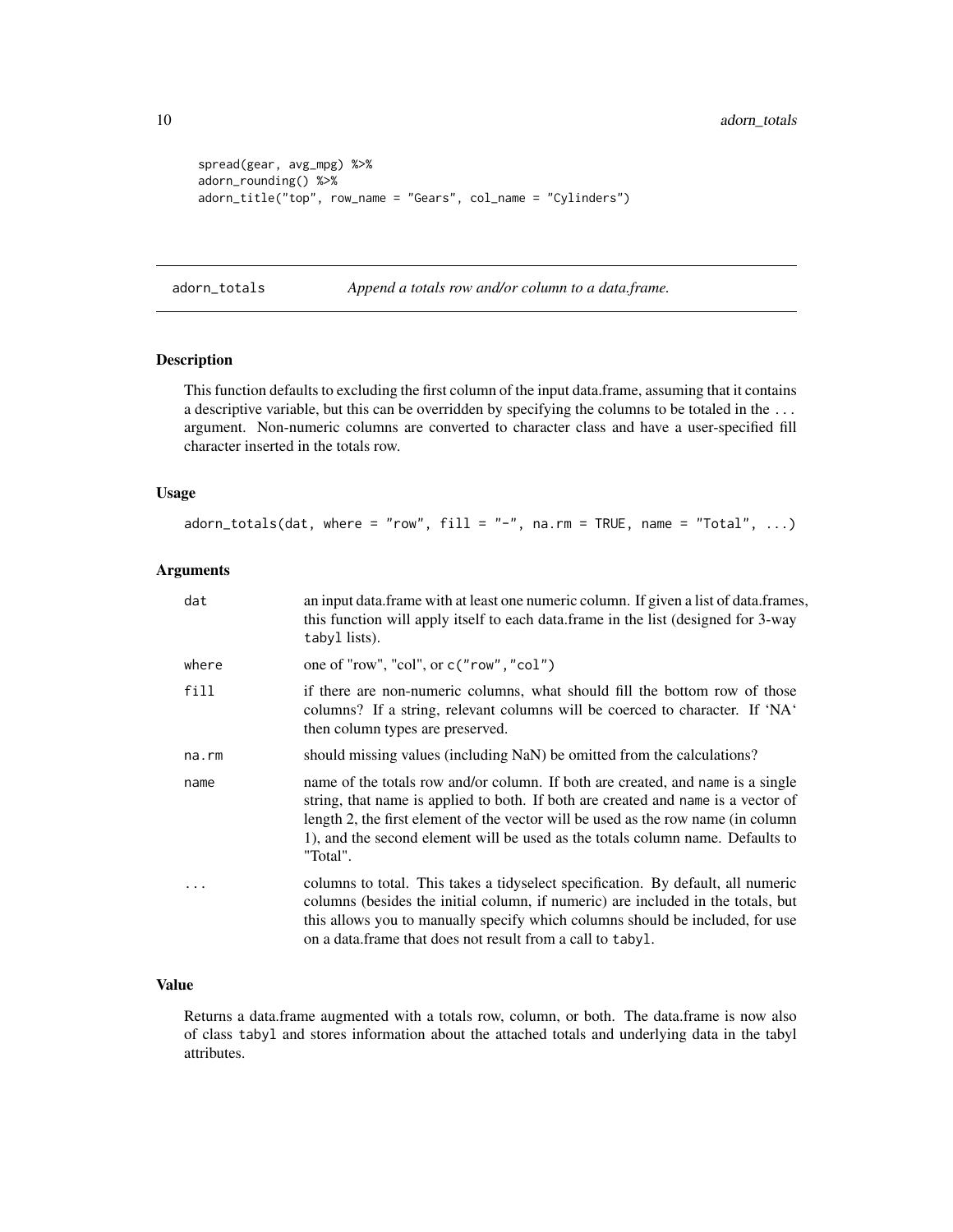#### <span id="page-10-0"></span>as\_tabyl 11

#### Examples

```
mtcars %>%
  tabyl(am, cyl) %>%
  adorn_totals()
```
#### as\_tabyl *Add* tabyl *attributes to a data.frame.*

#### **Description**

A tabyl is a data.frame containing counts of a variable or co-occurrences of two variables (a.k.a., a contingency table or crosstab). This specialized kind of data.frame has attributes that enable adorn\_ functions to be called for precise formatting and presentation of results. E.g., display results as a mix of percentages, Ns, add totals rows or columns, rounding options, in the style of Microsoft Excel PivotTable.

A tabyl can be the result of a call to janitor::tabyl(), in which case these attributes are added automatically. This function adds tabyl class attributes to a data.frame that isn't the result of a call to tabyl but meets the requirements of a two-way tabyl: 1) First column contains values of variable 1 2) Column names 2:n are the values of variable 2 3) Numeric values in columns 2:n are counts of the co-occurrences of the two variables.\*

\* = this is the ideal form of a tabyl, but janitor's adorn\_ functions tolerate and ignore non-numeric columns in positions 2:n.

For instance, the result of dplyr::count() followed by tidyr::spread() can be treated as a tabyl.

The result of calling tabyl() on a single variable is a special class of one-way tabyl; this function only pertains to the two-way tabyl.

#### Usage

```
as_tabyl(dat, axes = 2, row_var_name = NULL, col_var_name = NULL)
```
#### Arguments

| dat            | a data frame with variable values in the first column and numeric values in all<br>other columns.                                                                                      |
|----------------|----------------------------------------------------------------------------------------------------------------------------------------------------------------------------------------|
| axes           | is this a two_way tabyl or a one_way tabyl? If this function is being called by a<br>user, this should probably be "2". One-way tabyls are created by tabyl but are<br>a special case. |
| row_var_name   | (optional) the name of the variable in the row dimension; used by adorn_title().                                                                                                       |
| $col_var_name$ | (optional) the name of the variable in the column dimension; used by adorn_title().                                                                                                    |

#### Value

Returns the same data.frame, but with the additional class of "tabyl" and the attribute "core".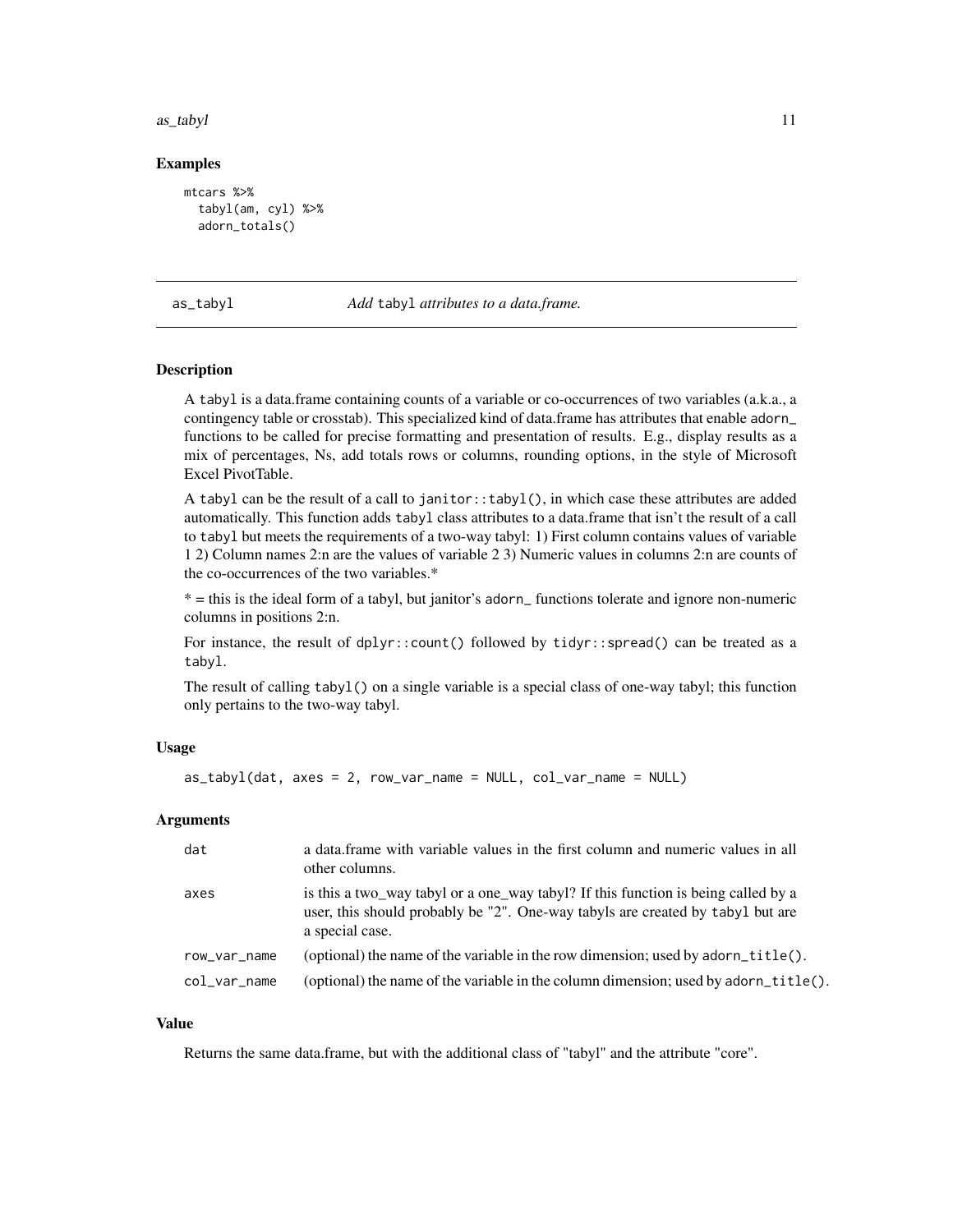## Examples

as\_tabyl(mtcars)

#### chisq.test *Apply stats::chisq.test to a two-way tabyl*

## Description

This generic function overrides stats::chisq.test. If the passed table is a two-way tabyl, it runs it through janitor::chisq.test.tabyl, otherwise it just calls stats::chisq.test.

#### Usage

```
chisq.test(x, ...)
## Default S3 method:
chisq.test(x, y = NULL, ...)
## S3 method for class 'tabyl'
chisq.test(x, tabyl\_results = TRUE, ...)
```
## Arguments

| x                       | a two-way tabyl, a numeric vector or a factor                                                                           |
|-------------------------|-------------------------------------------------------------------------------------------------------------------------|
| $\cdot$ $\cdot$ $\cdot$ | other parameters passed to stats::chisq.test                                                                            |
| V                       | if x is a vector, must be another vector or factor of the same length                                                   |
|                         | tabyl_results if TRUE and x is a tabyl object, also return 'observed', 'expected', 'residuals'<br>and 'stdres' as tabyl |

## Value

The result is the same as the one of stats::chisq.test. If 'tabyl\_results' is TRUE, the returned tables 'observed', 'expected', 'residuals' and 'stdres' are converted to tabyls.

```
tab <- tabyl(mtcars, gear, cyl)
chisq.test(tab)
chisq.test(tab)$residuals
```
<span id="page-11-0"></span>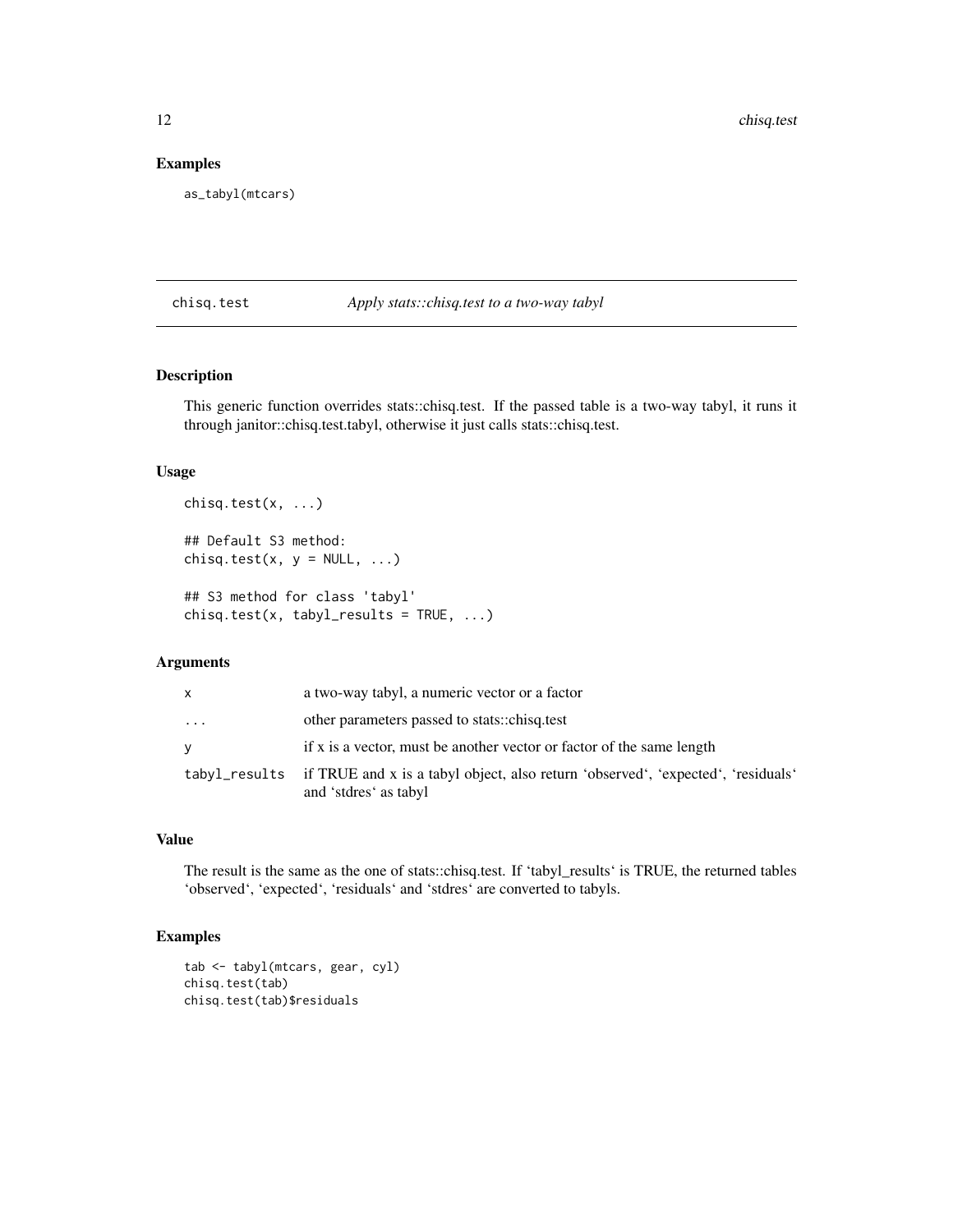<span id="page-12-1"></span><span id="page-12-0"></span>

Resulting names are unique and consist only of the \_ character, numbers, and letters. Capitalization preferences can be specified using the case parameter.

Accented characters are transliterated to ASCII. For example, an "o" with a German umlaut over it becomes "o", and the Spanish character "enye" becomes "n".

This function takes and returns a data.frame, for ease of piping with `%>%`. For the underlying function that works on a character vector of names, see [make\\_clean\\_names](#page-23-1). clean\_names relies on the versatile function [to\\_any\\_case](#page-0-0), which accepts many arguments. See that function's documentation for ideas on getting the most out of clean\_names. A few examples are included below.

#### Usage

```
clean_names(dat, ...)
## S3 method for class 'data.frame'
clean_names(dat, ...)
## Default S3 method:
clean_names(dat, ...)
## S3 method for class 'sf'
clean_names(dat, ...)
## S3 method for class 'tbl_graph'
clean_names(dat, ...)
```
## Arguments

| dat      | the input data.frame.                                                                                                                                                                                                                                                                                                                                                                                                                                        |
|----------|--------------------------------------------------------------------------------------------------------------------------------------------------------------------------------------------------------------------------------------------------------------------------------------------------------------------------------------------------------------------------------------------------------------------------------------------------------------|
| $\cdots$ | Arguments passed on to make_clean_names                                                                                                                                                                                                                                                                                                                                                                                                                      |
|          | case The desired target case (default is "snake") will be passed to snakecase: : to_any_case()<br>with the exception of "old_janitor", which exists only to support legacy<br>code (it preserves the behavior of clean names () prior to addition of the<br>"case" argument (janitor versions $\leq$ 0.3.1). "old_janitor" is not intended<br>for new code. See to_any_case for a wide variety of supported cases,<br>including "sentence" and "title" case. |
|          | replace A named character vector where the name is replaced by the value.                                                                                                                                                                                                                                                                                                                                                                                    |
|          | ascii Convert the names to ASCII (TRUE, default) or not (FALSE).                                                                                                                                                                                                                                                                                                                                                                                             |
|          | use_make_names Should make.names() be applied to ensure that the output is<br>usable as a name without quoting? (Avoiding make, names () ensures that<br>the output is locale-independent but quoting may be required.)                                                                                                                                                                                                                                      |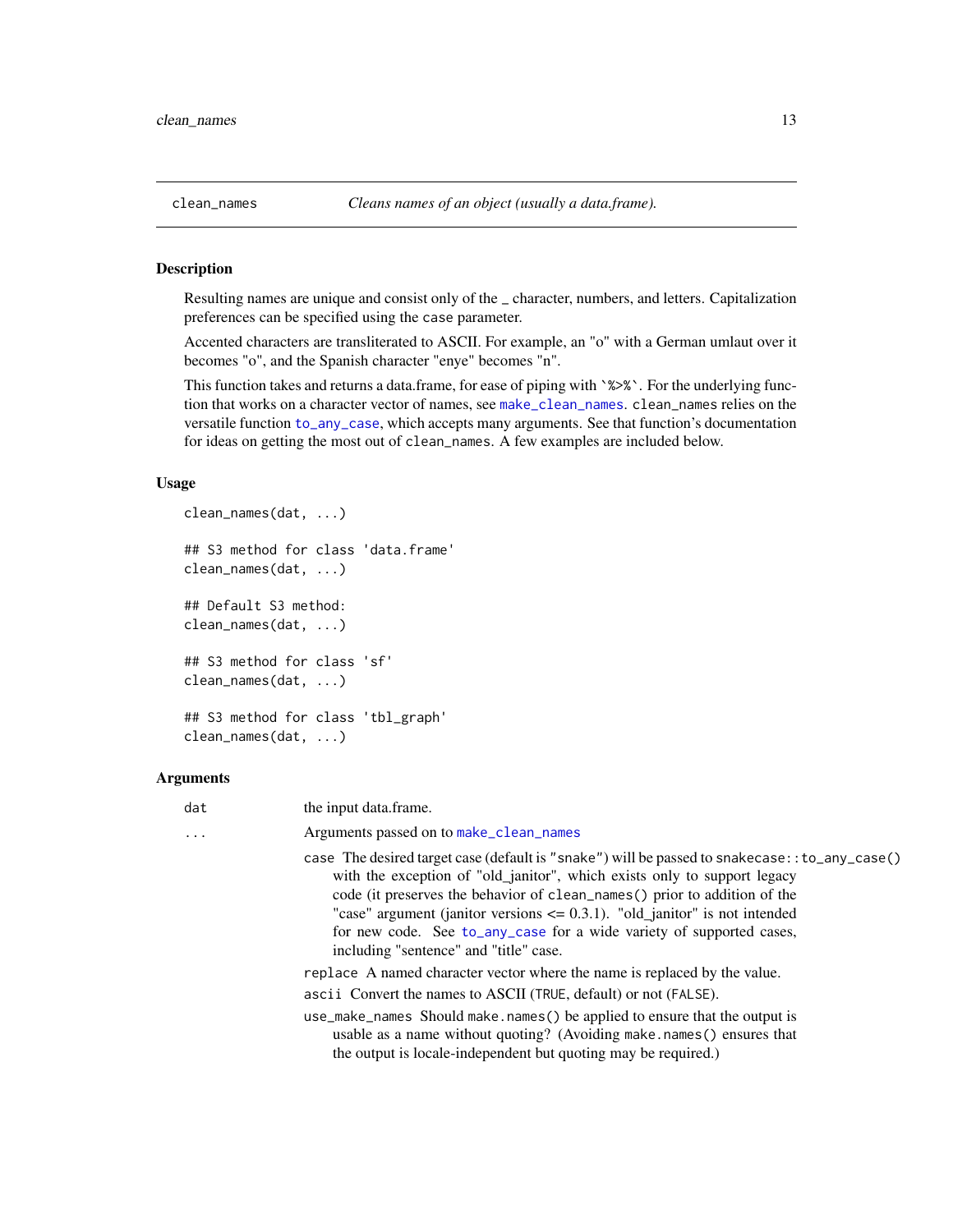- sep\_in (short for separator input) if character, is interpreted as a regular expression (wrapped internally into stringr::regex()). The default value is a regular expression that matches any sequence of non-alphanumeric values. All matches will be replaced by underscores (additionally to "\_" and "", for which this is always true, even if NULL is supplied). These underscores are used internally to split the strings into substrings and specify the word boundaries.
- transliterations A character vector (if not NULL). The entries of this argument need to be elements of stringi::stri\_trans\_list() (like "Latin-ASCII", which is often useful) or names of lookup tables (currently only "german" is supported). In the order of the entries the letters of the input string will be transliterated via stringi::stri\_trans\_general() or replaced via the matches of the lookup table. When named character elements are supplied as part of 'transliterations', anything that matches the names is replaced by the corresponding value. You should use this feature with care in case of case = "parsed", case = "internal\_parsing" and case = "none", since for upper case letters, which have transliterations/replacements of length 2, the second letter will be transliterated to lowercase, for example Oe, Ae, Ss, which might not always be what is intended. In this case you can make usage of the option to supply named elements and specify the transliterations yourself.

parsing\_option An integer that will determine the parsing\_option.

- 1: "RRRStudio" -> "RRR\_Studio"
- 2: "RRRStudio" -> "RRRS\_tudio"
- 3: "RRRStudio" -> "RRRSStudio". This will become for example "Rrrstudio" when we convert to lower camel case.
- -1, -2, -3: These parsing\_options's will suppress the conversion after non-alphanumeric values.
- 0: no parsing
- numerals A character specifying the alignment of numerals ("middle", left, right, asis or tight). I.e. numerals = "left" ensures that no output separator is in front of a digit.

#### Details

clean\_names() is intended to be used on data.frames and data.frame-like objects. For this reason there are methods to support using clean\_names() on sf and tbl\_graph (from tidygraph) objects. For cleaning other named objects like named lists and vectors, use make\_clean\_names().

#### Value

Returns the data.frame with clean names.

```
# --- Simple Usage ---
x \le - data.frame(caseID = 1, DOB = 2, Other = 3)
```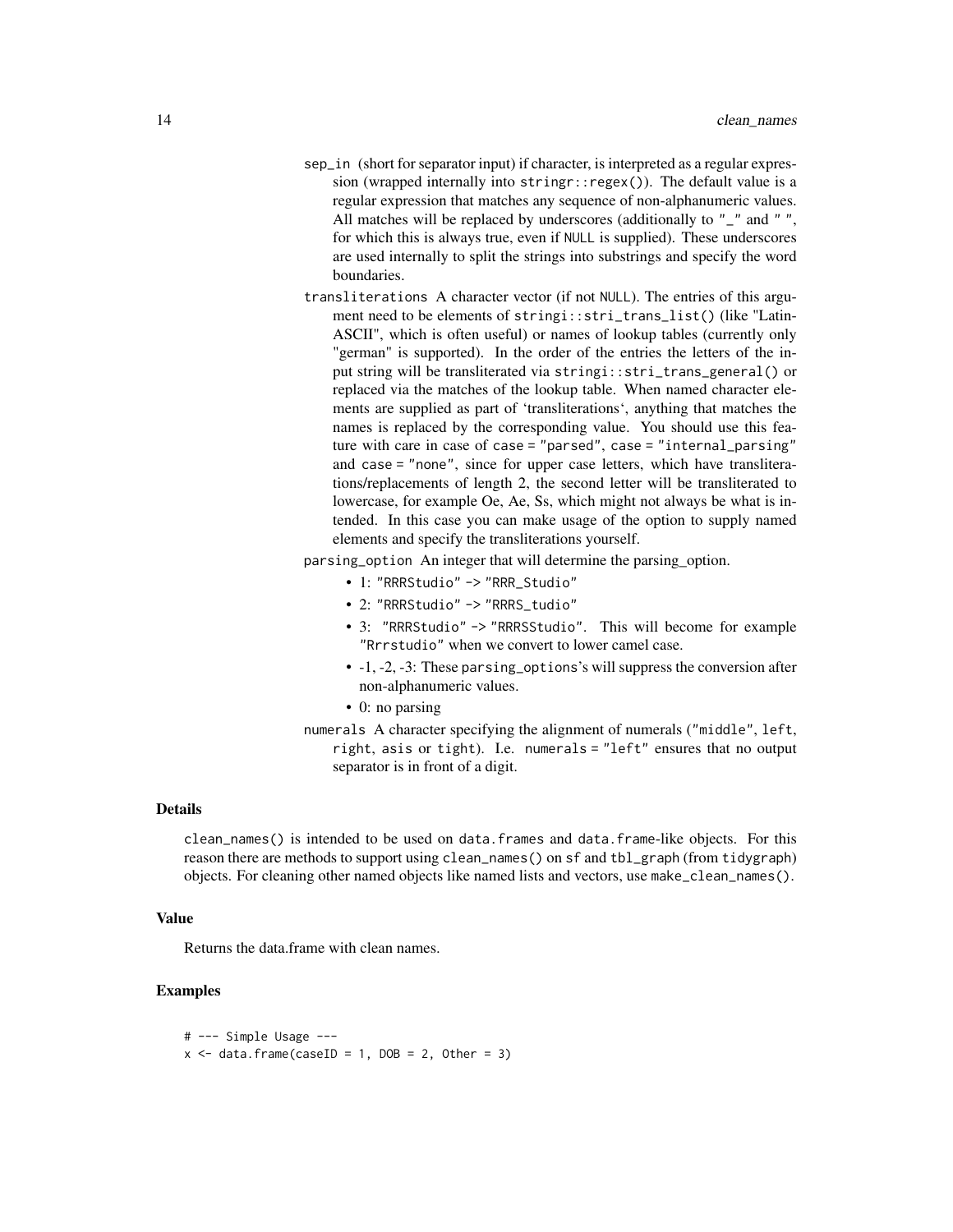## <span id="page-14-0"></span>compare\_df\_cols 15

```
clean_names(x)
# or pipe in the input data.frame:
x %>%
  clean_names()
# if you prefer camelCase variable names:
x %>%
  clean_names(., "lower_camel")
# (not run) run clean_names after reading in a spreadsheet:
# library(readxl)
# read_excel("messy_excel_file.xlsx") %>%
# clean_names()
# --- Taking advantage of the underlying snakecase::to_any_case arguments ---
# Restore column names to Title Case, e.g., for plotting
mtcars %>%
  clean_names(case = "title")
# Tell clean_names to leave certain abbreviations untouched:
x %>%
  clean_names(case = "upper_camel", abbreviations = c("ID", "DOB"))
```
<span id="page-14-1"></span>

| compare_df_cols | Generate a comparison of data.frames (or similar objects) that indi- |
|-----------------|----------------------------------------------------------------------|
|                 | cates if they will successfully bind together by rows.               |

## Description

Generate a comparison of data.frames (or similar objects) that indicates if they will successfully bind together by rows.

#### Usage

```
compare_df_cols(
  ...,
  return = c("all", "match", "mismatch"),
 bind_method = c("bind_rows", "rbind"),
  strict_description = FALSE
)
```
#### **Arguments**

... A combination of data.frames, tibbles, and lists of data.frames/tibbles. The values may optionally be named arguments; if named, the output column will be the name; if not named, the output column will be the data.frame name (see examples section).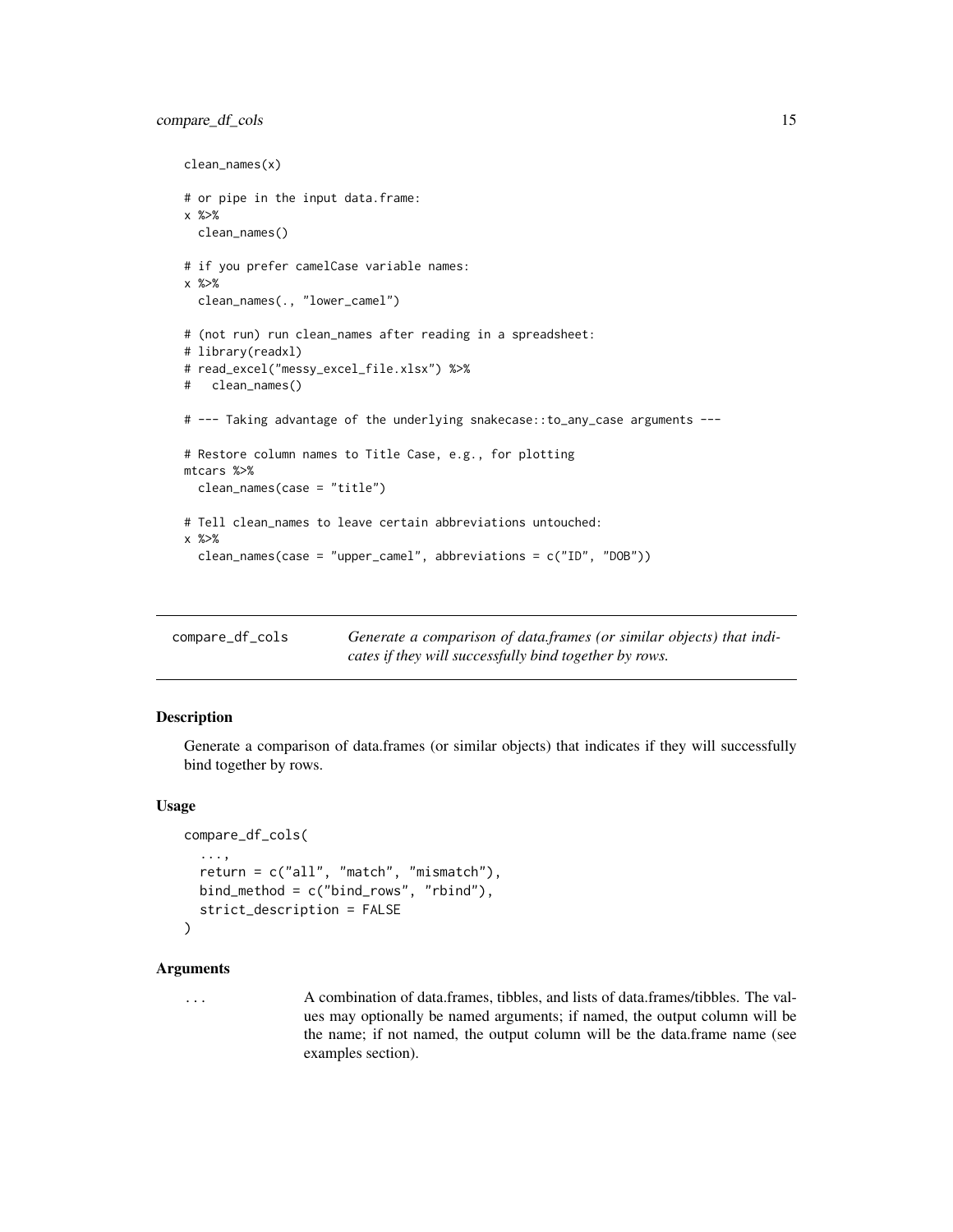<span id="page-15-0"></span>

| return             | Should a summary of "all" columns be returned, only return "match"ing columns,<br>or only "mismatch"ing columns?                                                                                                                                                                                |
|--------------------|-------------------------------------------------------------------------------------------------------------------------------------------------------------------------------------------------------------------------------------------------------------------------------------------------|
| bind_method        | What method of binding should be used to determine matches? With "bind rows",<br>columns missing from a data.frame would be considered a match (as in $dplyr: :bind\_rows()$ ;<br>with "rbind", columns missing from a data.frame would be considered a mis-<br>match (as in base:: $rbind()$ . |
| strict_description |                                                                                                                                                                                                                                                                                                 |
|                    | Passed to describe_class. Also, see the Details section.                                                                                                                                                                                                                                        |

#### Details

Due to the returned "column\_name" column, no input data.frame may be named "column\_name".

The strict\_description argument is most typically used to understand if factor levels match or are bindable. Factors are typically bindable, but the behavior of what happens when they bind differs based on the binding method ("bind\_rows" or "rbind"). Even when strict\_description is FALSE, data.frames may still bind because some classes (like factors and characters) can bind even if they appear to differ.

#### Value

A data.frame with a column named "column\_name" with a value named after the input data.frames' column names, and then one column per data.frame (named after the input data.frame). If more than one input has the same column name, the column naming will have suffixes defined by sequential use of base::merge() and may differ from expected naming. The rows within the data.frame-named columns are descriptions of the classes of the data within the columns (generated by describe\_class).

#### See Also

Other Data frame type comparison: [compare\\_df\\_cols\\_same\(](#page-15-1)), [describe\\_class\(](#page-19-1))

#### Examples

```
compare_df_cols(data.frame(A=1), data.frame(B=2))
# user-defined names
compare_df_cols(dfA=data.frame(A=1), dfB=data.frame(B=2))
# a combination of list and data.frame input
compare_df_cols(listA=list(dfA=data.frame(A=1), dfB=data.frame(B=2)), data.frame(A=3))
```
<span id="page-15-1"></span>compare\_df\_cols\_same *Do the the data.frames have the same columns & types?*

#### **Description**

Check whether a set of data.frames are row-bindable. Calls compare\_df\_cols()and returns TRUE if there are no mis-matching rows. '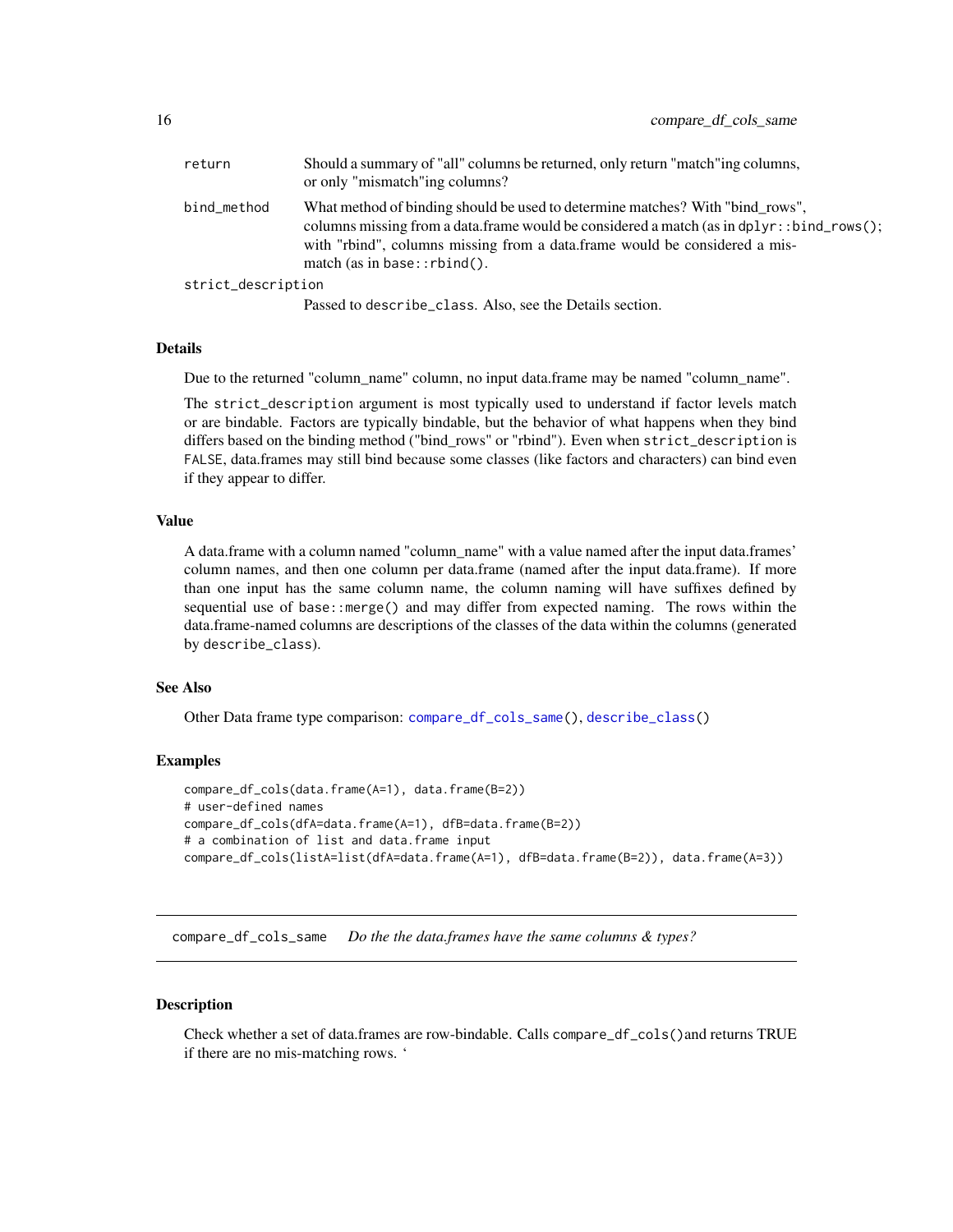## <span id="page-16-0"></span>convert\_to\_date 17

## Usage

```
compare_df_cols_same(
  ...,
 bind_method = c("bind_rows", "rbind"),
  verbose = TRUE
)
```
#### Arguments

| $\ddots$ .  | A combination of data.frames, tibbles, and lists of data.frames/tibbles. The val-<br>ues may optionally be named arguments; if named, the output column will be<br>the name; if not named, the output column will be the data.frame name (see<br>examples section).                             |
|-------------|-------------------------------------------------------------------------------------------------------------------------------------------------------------------------------------------------------------------------------------------------------------------------------------------------|
| bind_method | What method of binding should be used to determine matches? With "bind_rows",<br>columns missing from a data.frame would be considered a match (as in $d$ pl $y$ r: : bind_rows();<br>with "rbind", columns missing from a data.frame would be considered a mis-<br>match (as in base::rbind(). |
| verbose     | Print the mismatching columns if binding will fail.                                                                                                                                                                                                                                             |

## Value

TRUE if row binding will succeed or FALSE if it will fail.

## See Also

Other Data frame type comparison: [compare\\_df\\_cols\(](#page-14-1)), [describe\\_class\(](#page-19-1))

## Examples

```
compare_df_cols_same(data.frame(A=1), data.frame(A=2))
compare_df_cols_same(data.frame(A=1), data.frame(B=2))
compare_df_cols_same(data.frame(A=1), data.frame(B=2), verbose=FALSE)
compare_df_cols_same(data.frame(A=1), data.frame(B=2), bind_method="rbind")
```
<span id="page-16-1"></span>

| convert_to_date | Convert many date and datetime formats as may be received from Mi- |
|-----------------|--------------------------------------------------------------------|
|                 | crosoft Excel                                                      |

## Description

Convert many date and datetime formats as may be received from Microsoft Excel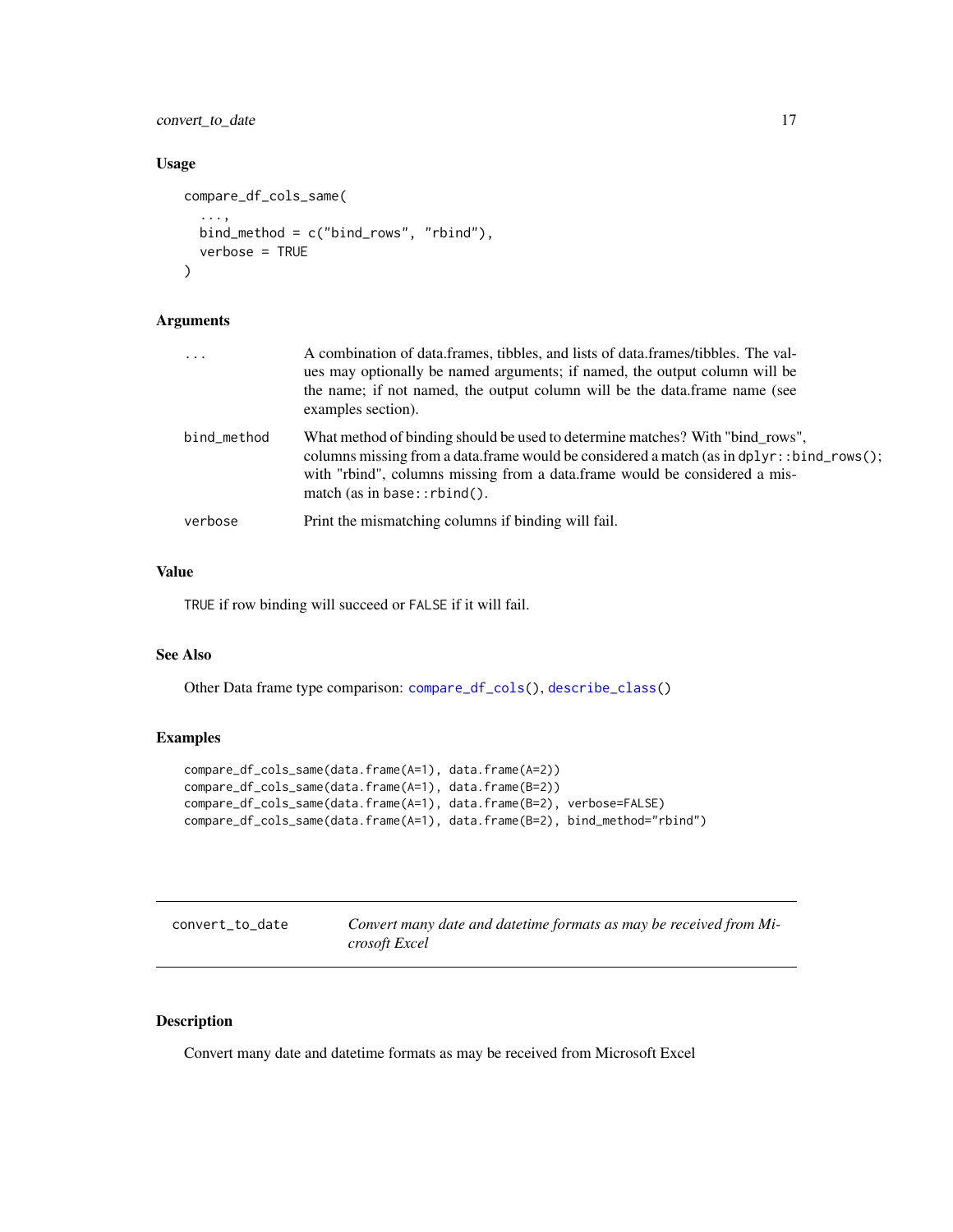#### Usage

```
convert_to_date(
  x,
  ...,
  character_fun = lubridate::ymd,
  string_conversion_failure = c("error", "warning")
)
convert_to_datetime(
  x,
  ...,
  tz = "UTC",character_fun = lubridate::ymd_hms,
  string_conversion_failure = c("error", "warning")
)
```
## Arguments

| x                         | The object to convert                                                                                                                                           |
|---------------------------|-----------------------------------------------------------------------------------------------------------------------------------------------------------------|
| $\cdots$                  | Passed to further methods. Eventually may be passed to 'excel_numeric_to_date()',<br>'base::as.POXIXct()', or 'base::as.Date()'.                                |
| character_fun             | A function to convert non-numeric-looking, non-NA values in 'x' to POSIX et<br>objects.                                                                         |
| string_conversion_failure |                                                                                                                                                                 |
|                           | If a character value fails to parse into the desired class and instead returns 'NA',<br>should the function return the result with a warning or throw an error? |
| tz                        | The timezone for POSIX ct output, unless an object is POSIX talready. Ignored<br>for Date output.                                                               |

#### Details

Character conversion checks if it matches something that looks like a Microsoft Excel numeric date, converts those to numeric, and then runs convert\_to\_datetime\_helper() on those numbers. Then, character to Date or POSIXct conversion occurs via 'character\_fun(x, ...)' or 'character\_fun(x, tz=tz, ...)', respectively.

## Value

POSIXct objects for 'convert\_to\_datetime()' or Date objects for 'convert\_to\_date()'.

## Functions

• convert\_to\_datetime: Convert to a date-time (POSIXct)

## See Also

Other Date-time cleaning: [excel\\_numeric\\_to\\_date\(](#page-20-1))

<span id="page-17-0"></span>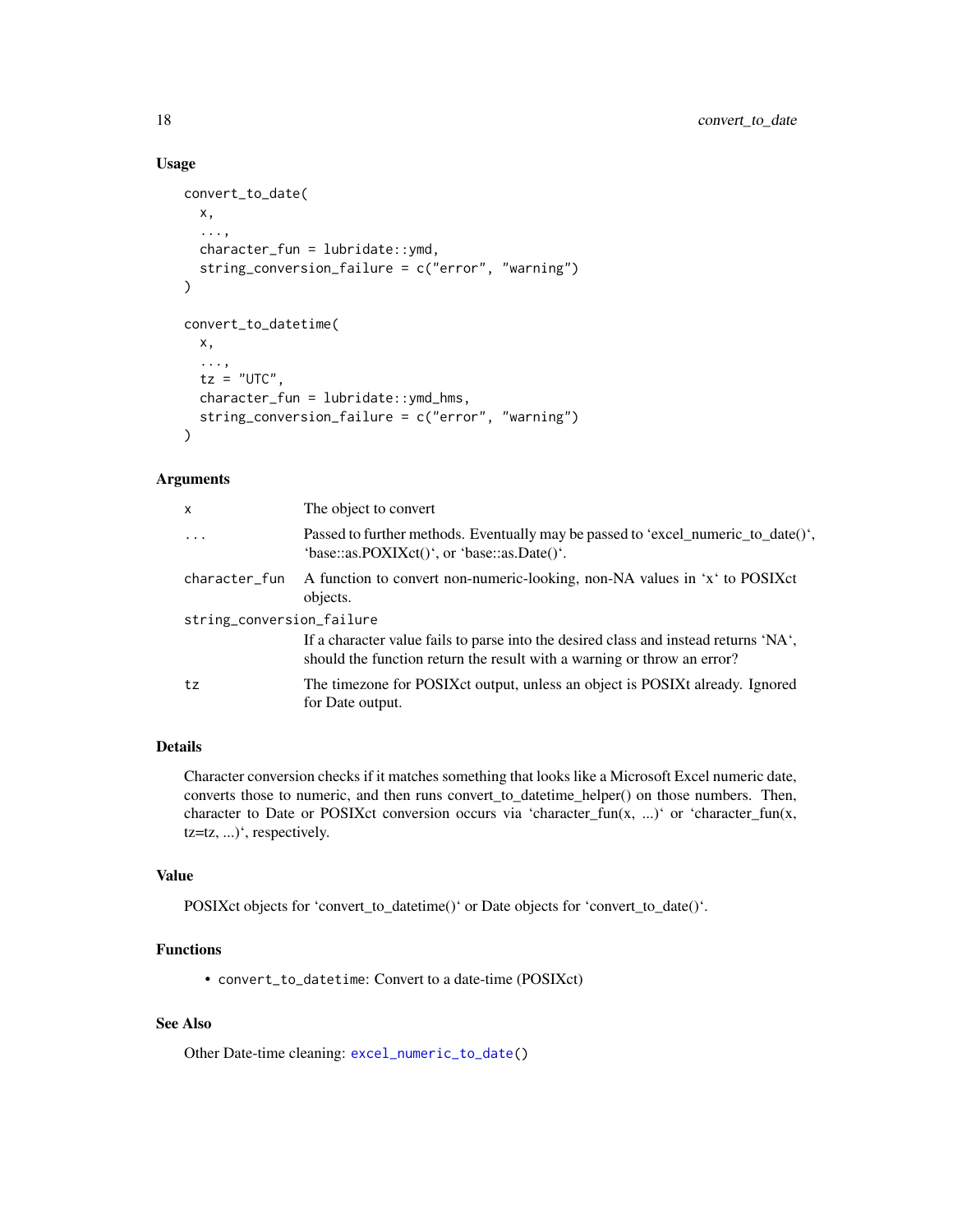## <span id="page-18-0"></span>convert\_to\_NA 19

## Examples

```
convert_to_date("2009-07-06")
convert_to_date(40000)
convert_to_date("40000.1")
# Mixed date source data can be provided.
convert_to_date(c("2020-02-29", "40000.1"))
convert_to_datetime(
  c("2009-07-06", "40000.1", "40000", NA),
  character_fun=lubridate::ymd_h, truncated=1, tz="UTC"
)
```
<span id="page-18-1"></span>convert\_to\_NA *Convert string values to true* NA *values.*

## Description

Converts instances of user-specified strings into NA. Can operate on either a single vector or an entire data.frame.

#### Usage

```
convert_to_NA(dat, strings)
```
## Arguments

| dat     | vector or data.frame to operate on.     |
|---------|-----------------------------------------|
| strings | character vector of strings to convert. |

## Value

Returns a cleaned object. Can be a vector, data.frame, or tibble::tbl\_df depending on the provided input.

#### Warning

Deprecated, do not use in new code. Use dplyr::na\_if() instead.

## See Also

janitor\_deprecated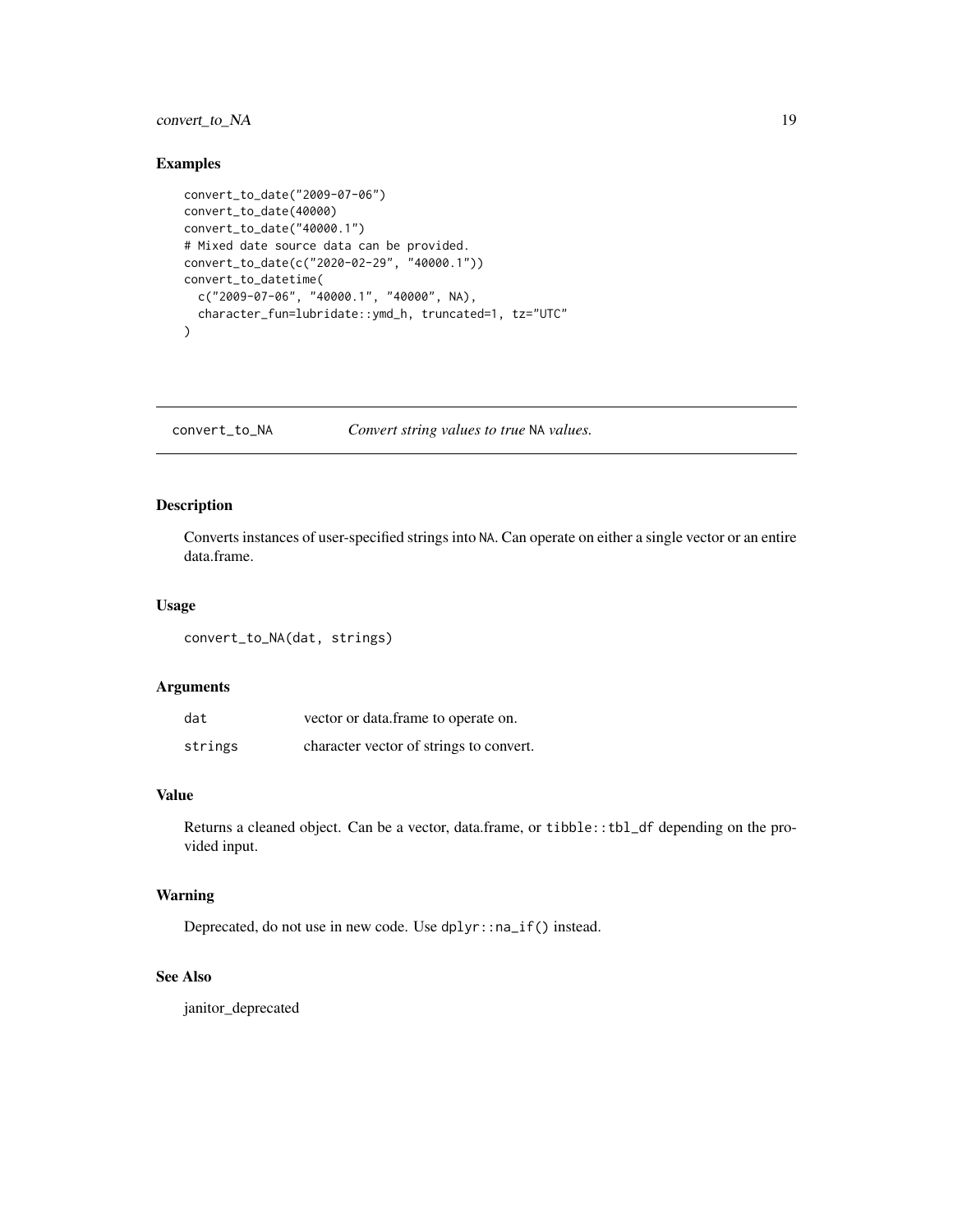<span id="page-19-1"></span><span id="page-19-0"></span>

Describe the class(es) of an object

#### Usage

```
describe_class(x, strict_description = TRUE)
## S3 method for class 'factor'
describe_class(x, strict_description = TRUE)
## Default S3 method:
```

```
describe_class(x, strict_description = TRUE)
```
## Arguments

x The object to describe

strict\_description

Should differing factor levels be treated as differences for the purposes of identifying mismatches? strict\_description = `TRUE` is stricter and factors with different levels will be treated as different classes. FALSE is more lenient: for class comparison purposes, the variable is just a "factor".

## Details

For package developers, an S3 generic method can be written for describe\_class() for custom classes that may need more definition than the default method. This function is called by compare\_df\_cols.

#### Value

A character scalar describing the class(es) of an object where if the scalar will match, columns in a data.frame (or similar object) should bind together without issue.

#### Methods (by class)

- factor: Describe factors with their levels and if they are ordered.
- default: List all classes of an object.

#### See Also

Other Data frame type comparison: [compare\\_df\\_cols\\_same\(](#page-15-1)), [compare\\_df\\_cols\(](#page-14-1))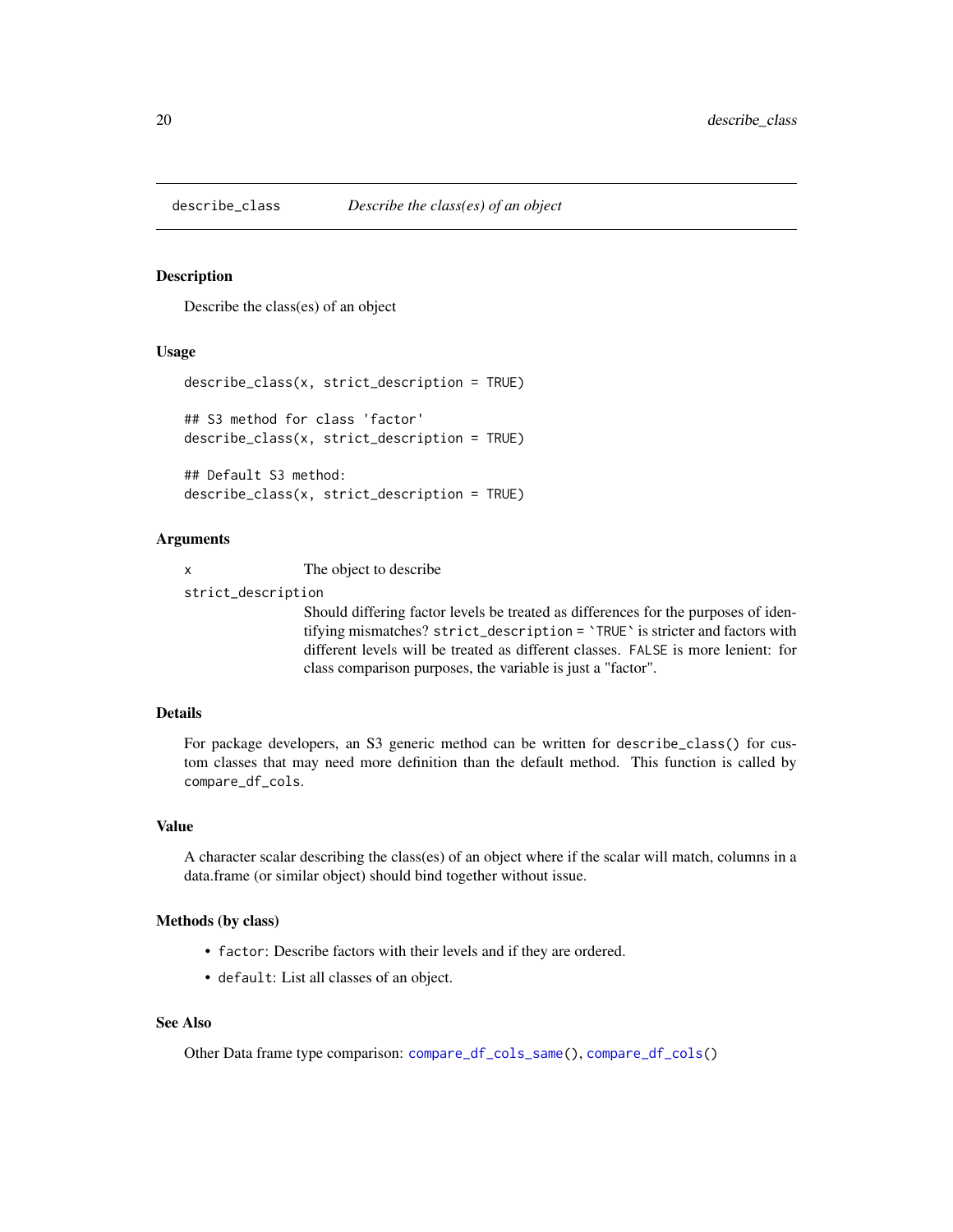## <span id="page-20-0"></span>Examples

```
describe_class(1)
describe_class(factor("A"))
describe_class(ordered(c("A", "B")))
describe_class(ordered(c("A", "B")), strict_description=FALSE)
```
<span id="page-20-1"></span>excel\_numeric\_to\_date *Convert dates encoded as serial numbers to Date class.*

## **Description**

Converts numbers like 42370 into date values like 2016-01-01.

Defaults to the modern Excel date encoding system. However, Excel for Mac 2008 and earlier Mac versions of Excel used a different date system. To determine what platform to specify: if the date 2016-01-01 is represented by the number 42370 in your spreadsheet, it's the modern system. If it's 40908, it's the old Mac system. More on date encoding systems at http://support.office.com/enus/article/Date-calculations-in-Excel-e7fe7167-48a9-4b96-bb53-5612a800b487.

A list of all timezones is available from base::OlsonNames(), and the current timezone is available from base::Sys.timezone().

If your input data has a mix of Excel numeric dates and actual dates, see the more powerful functions convert\_to\_date() and convert\_to\_datetime().

#### Usage

```
excel_numeric_to_date(
  date_num,
  date_system = "modern",
  include_time = FALSE,
  round_seconds = TRUE,
  tz = "")
```
#### Arguments

| date_num      | numeric vector of serial numbers to convert.                                                 |
|---------------|----------------------------------------------------------------------------------------------|
| date_system   | the date system, either "modern" or "mac pre-2011".                                          |
| include_time  | Include the time (hours, minutes, seconds) in the output? (See details)                      |
| round_seconds | Round the seconds to an integer (only has an effect when include_time is<br>TRUE)?           |
| tz            | Time zone, used when include_time = TRUE (see details for more information<br>on timezones). |

## Details

When using include\_time=TRUE, days with leap seconds will not be accurately handled as they do not appear to be accurately handled by Windows (as described in https://support.microsoft.com/enus/help/2722715/support-for-the-leap-second).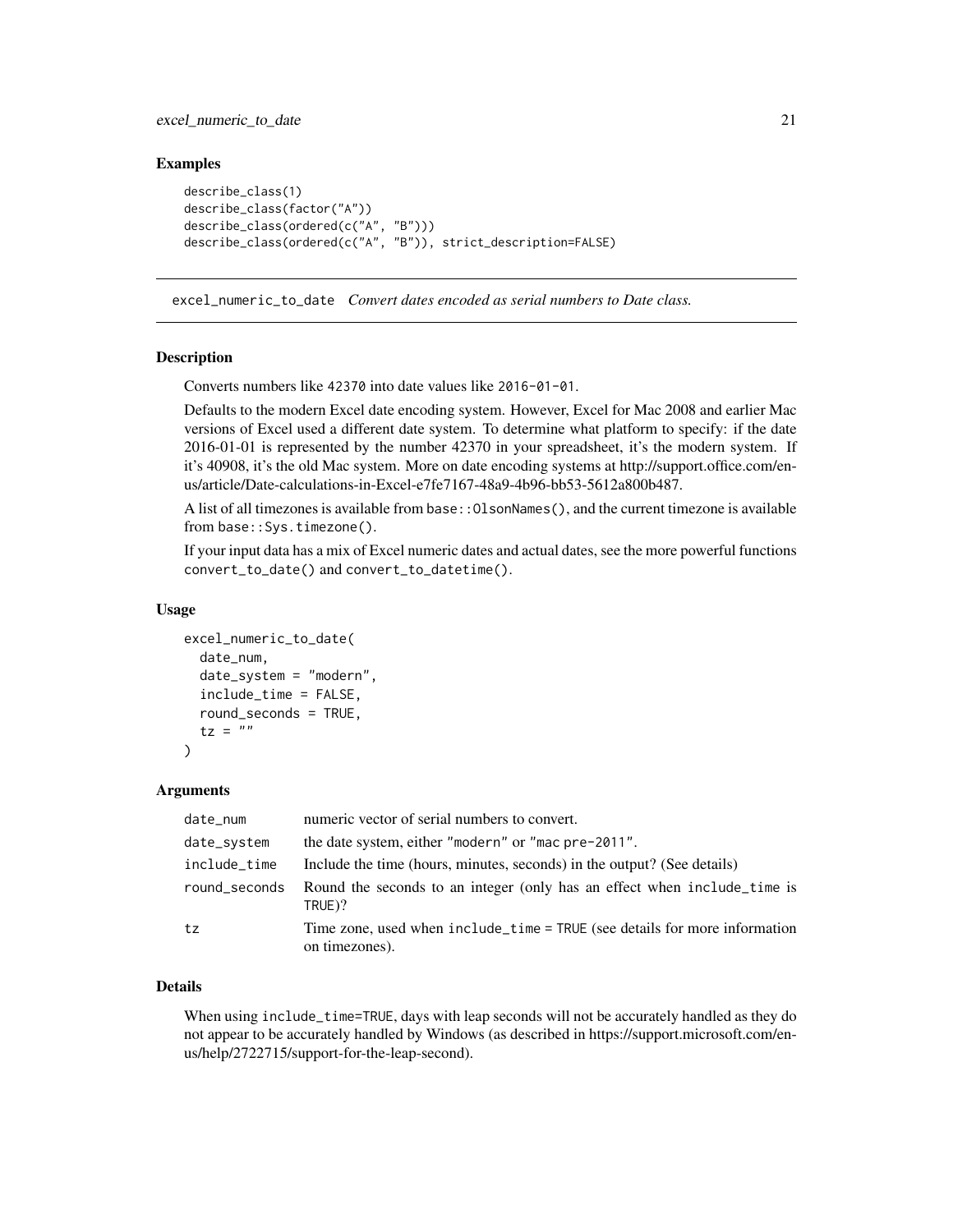#### <span id="page-21-0"></span>Value

Returns a vector of class Date if include\_time is FALSE. Returns a vector of class POSIXlt if include\_time is TRUE.

#### See Also

Other Date-time cleaning: [convert\\_to\\_date\(](#page-16-1))

#### Examples

```
excel_numeric_to_date(40000)
excel_numeric_to_date(40000.5) # No time is included
excel_numeric_to_date(40000.5, include_time = TRUE) # Time is included
excel_numeric_to_date(40000.521, include_time = TRUE) # Time is included
excel_numeric_to_date(40000.521, include_time = TRUE,
 round_seconds = FALSE) # Time with fractional seconds is included
```
fisher.test *Apply stats::fisher.test to a two-way tabyl*

#### Description

This generic function overrides stats::fisher.test. If the passed table is a two-way tabyl, it runs it through janitor::fisher.test.tabyl, otherwise it just calls stats::fisher.test.

#### Usage

```
fisher.test(x, ...)
## Default S3 method:
fisher.test(x, y = NULL, ...)
## S3 method for class 'tabyl'
fisher.test(x, ...)
```
#### Arguments

|          | a two-way tabyl, a numeric vector or a factor                         |
|----------|-----------------------------------------------------------------------|
| $\cdots$ | other parameters passed to stats::fisher.test                         |
|          | if x is a vector, must be another vector or factor of the same length |

#### Value

The result is the same as the one of stats::fisher.test.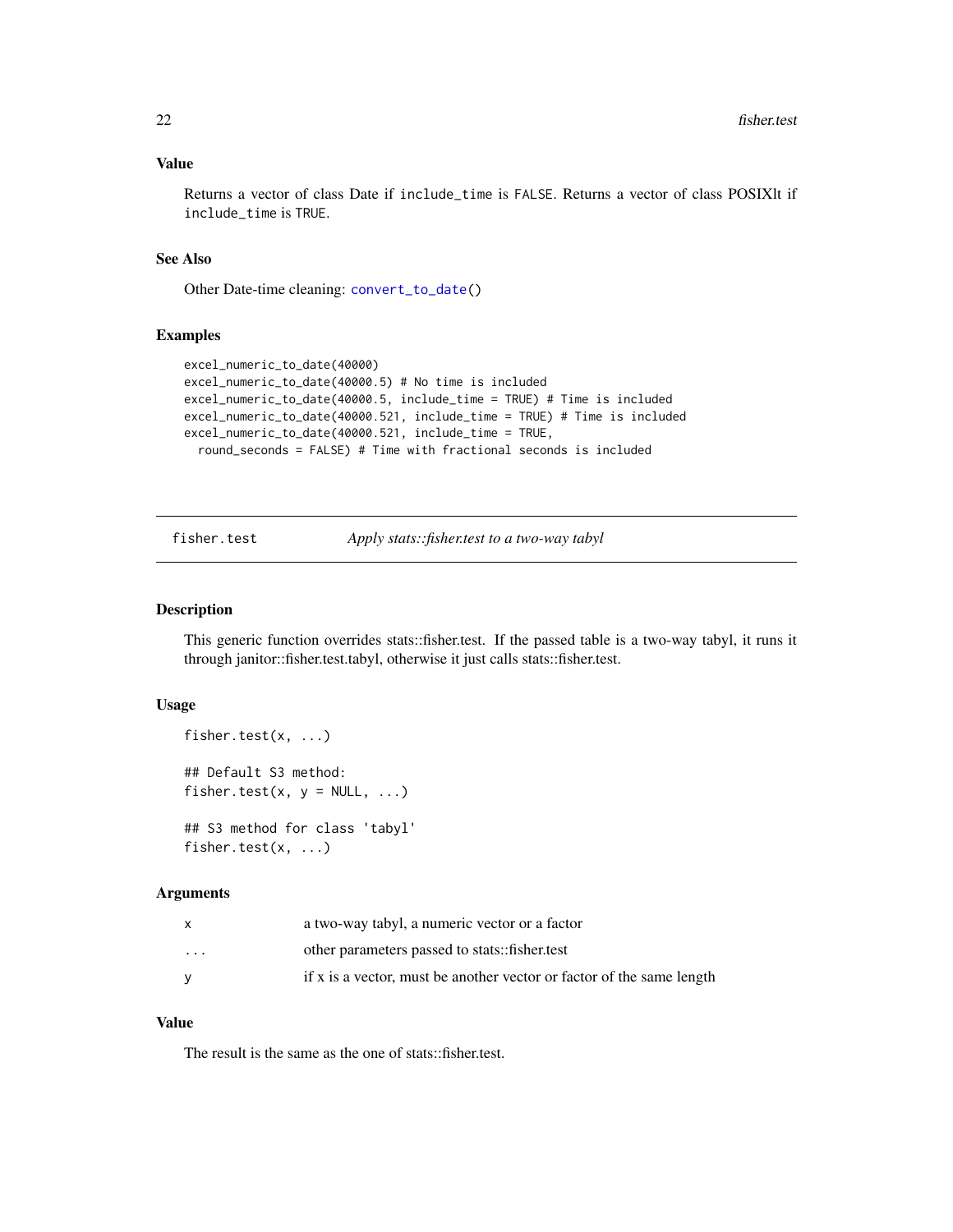#### <span id="page-22-0"></span>get\_dupes 23

## Examples

```
tab <- tabyl(mtcars, gear, cyl)
fisher.test(tab)
```

| get_dupes | Get rows of a data. frame with identical values for the specified vari- |
|-----------|-------------------------------------------------------------------------|
|           | ables.                                                                  |

## Description

For hunting duplicate records during data cleaning. Specify the data.frame and the variable combination to search for duplicates and get back the duplicated rows.

#### Usage

get\_dupes(dat, ...)

## Arguments

| dat                     | The input data frame.                                                                         |
|-------------------------|-----------------------------------------------------------------------------------------------|
| $\cdot$ $\cdot$ $\cdot$ | Unquoted variable names to search for duplicates. This takes a tidyselect speci-<br>fication. |

## Value

Returns a data.frame with the full records where the specified variables have duplicated values, as well as a variable dupe\_count showing the number of rows sharing that combination of duplicated values. If the input data.frame was of class tbl\_df, the output is as well.

#### Examples

```
get_dupes(mtcars, mpg, hp)
```
# or called with the magrittr pipe %>% : mtcars %>% get\_dupes(wt)

# You can use tidyselect helpers to specify variables: mtcars %>% get\_dupes(-c(wt, qsec)) mtcars %>% get\_dupes(starts\_with("cy"))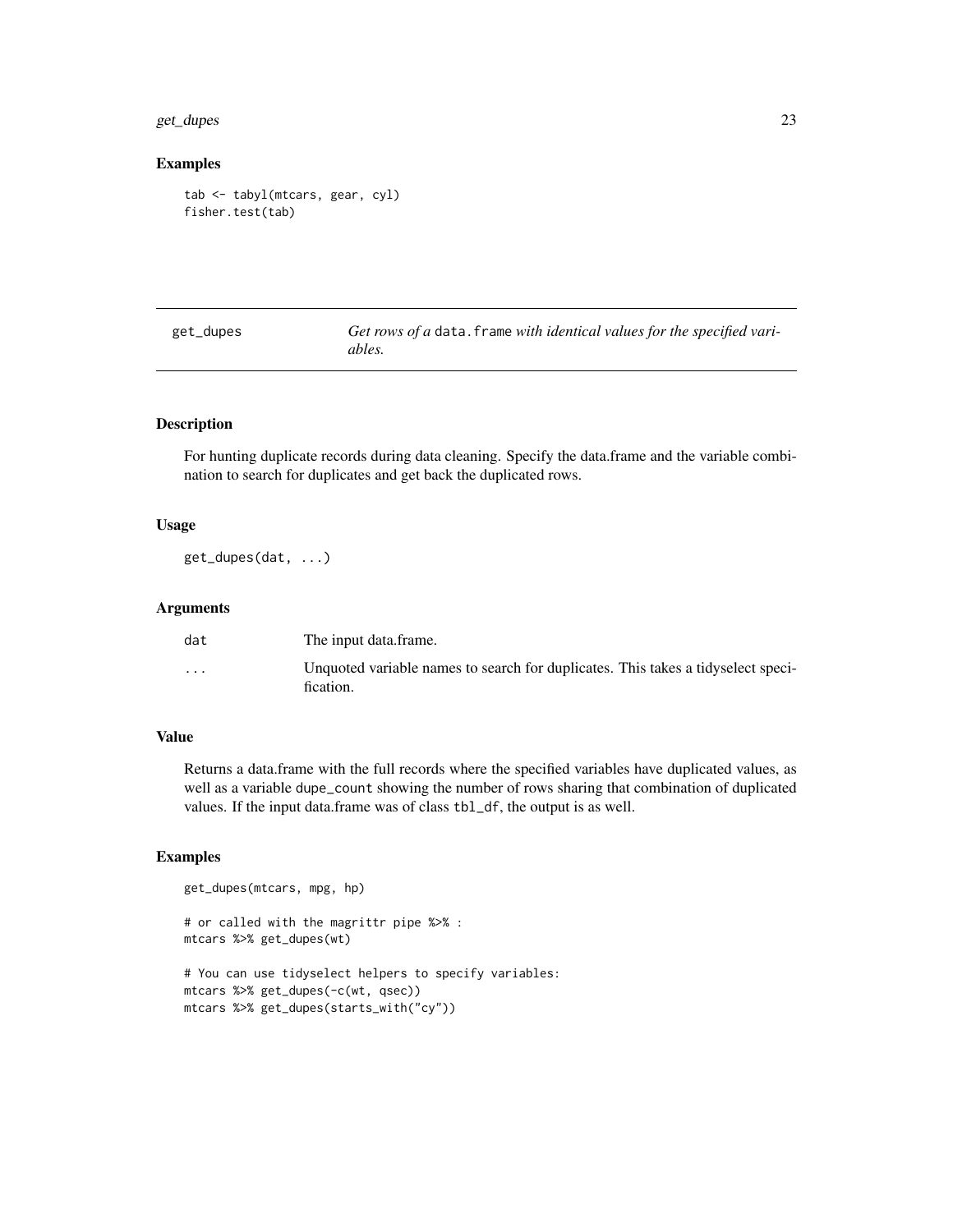<span id="page-23-0"></span>janitor\_deprecated *Deprecated Functions in Package janitor*

## Description

These functions have already become defunct or may be defunct as soon as the next release.

## Details

- [adorn\\_crosstab](#page-0-0)
- [crosstab](#page-0-0)
- [use\\_first\\_valid\\_of](#page-34-1)
- [convert\\_to\\_NA](#page-18-1)
- [add\\_totals\\_col](#page-2-1)
- [add\\_totals\\_row](#page-2-2)
- [remove\\_empty\\_rows](#page-28-1)
- [remove\\_empty\\_cols](#page-27-1)

<span id="page-23-1"></span>make\_clean\_names *Cleans a vector of text, typically containing the names of an object.*

#### Description

Resulting strings are unique and consist only of the \_ character, numbers, and letters. By default, the resulting strings will only consist of ASCII characters, but non-ASCII (e.g. Unicode) may be allowed by setting ascii=FALSE. Capitalization preferences can be specified using the case parameter.

For use on the names of a data.frame, e.g., in a  $\frac{8}{2}$  pipeline, call the convenience function [clean\\_names](#page-12-1).

When ascii=TRUE (the default), accented characters are transliterated to ASCII. For example, an "o" with a German umlaut over it becomes "o", and the Spanish character "enye" becomes "n".

The order of operations is: make replacements, (optional) ASCII conversion, remove initial spaces and punctuation, apply base::make.names(), apply snakecase::to\_any\_case, and add numeric suffixes to resolve any duplicated names.

This function relies on snakecase::to\_any\_case and can take advantage of its versatility. For instance, an abbreviation like "ID" can have its capitalization preserved by passing the argument abbreviations = "ID". See the documentation for [snakecase::to\\_any\\_case](#page-0-0) for more about how to use its features.

On some systems, not all transliterators to ASCII are available. If this is the case on your system, all available transliterators will be used, and a warning will be issued once per session indicating that results may be different when run on a different system. That warning can be disabled with options(janitor\_warn\_transliterators=FALSE).

If the objective of your call to make\_clean\_names() is only to translate to ASCII, try the following instead: stringi::stri\_trans\_general(x,id="Any-Latin;Greek-Latin;Latin-ASCII").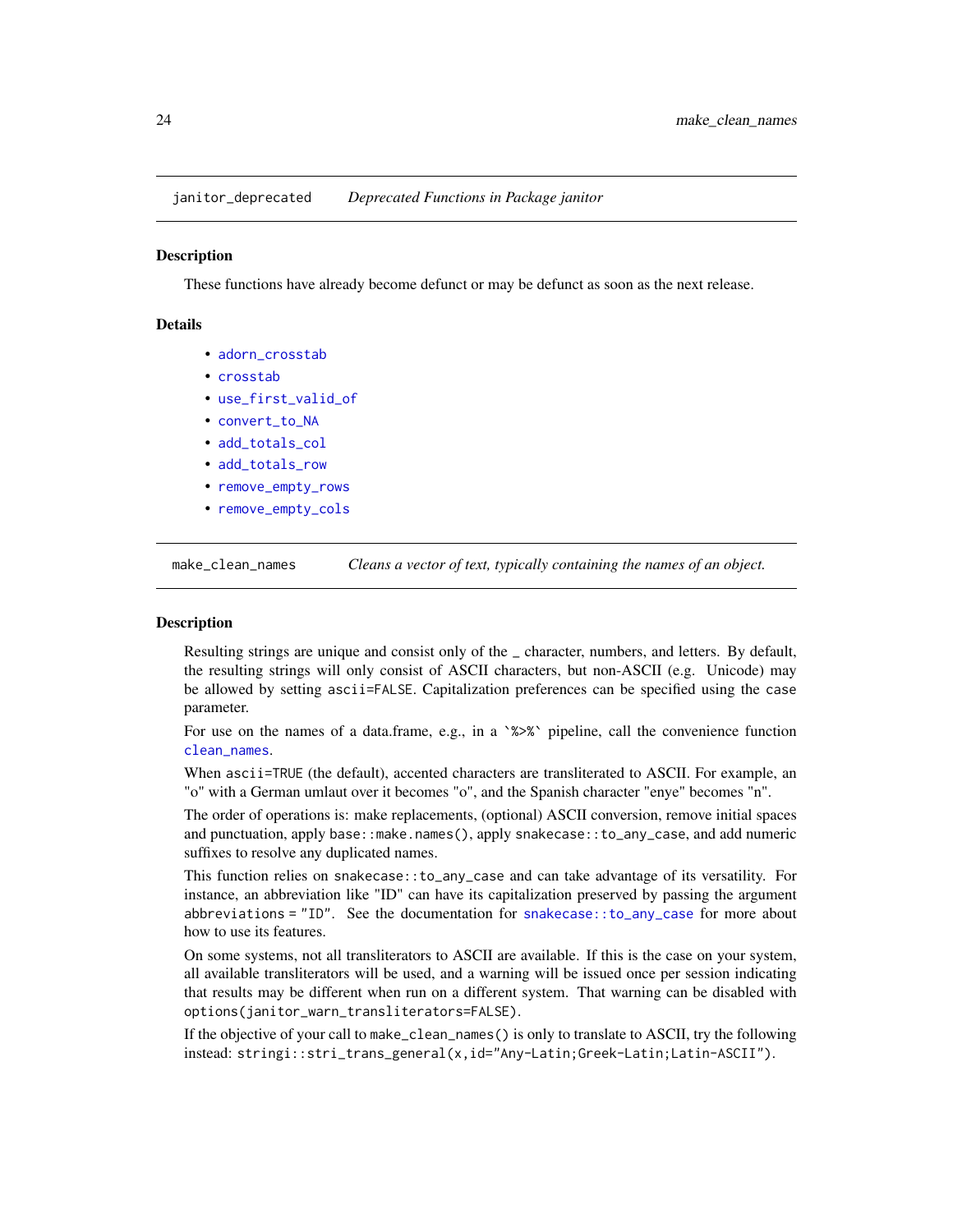<span id="page-24-0"></span>make\_clean\_names 25

## Usage

```
make_clean_names(
  string,
  case = "subset",replace = c('' = "", '"' = "", '%' = "_percent_", '#' = "_number_"),
  \textsf{ascii} = \textsf{TRUE},use_make_names = TRUE,
  sep\_in = "\\.\".transliterations = "Latin-ASCII",
  parsing_option = 1,
  numerals = "asis",
  ...
\sum_{i=1}^{n}
```
## Arguments

| string           | A character vector of names to clean.                                                                                                                                                                                                                                                                                                                                                                                                                                                                                                                                                                                                                                                                                                                                                                                                                                                                                                          |
|------------------|------------------------------------------------------------------------------------------------------------------------------------------------------------------------------------------------------------------------------------------------------------------------------------------------------------------------------------------------------------------------------------------------------------------------------------------------------------------------------------------------------------------------------------------------------------------------------------------------------------------------------------------------------------------------------------------------------------------------------------------------------------------------------------------------------------------------------------------------------------------------------------------------------------------------------------------------|
| case             | The desired target case (default is "snake") will be passed to snakecase: : to_any_case()<br>with the exception of "old_janitor", which exists only to support legacy code (it<br>preserves the behavior of clean_names() prior to addition of the "case" argu-<br>ment (janitor versions $\leq$ 0.3.1). "old_janitor" is not intended for new code. See<br>to_any_case for a wide variety of supported cases, including "sentence" and<br>"title" case.                                                                                                                                                                                                                                                                                                                                                                                                                                                                                       |
| replace          | A named character vector where the name is replaced by the value.                                                                                                                                                                                                                                                                                                                                                                                                                                                                                                                                                                                                                                                                                                                                                                                                                                                                              |
| ascii            | Convert the names to ASCII (TRUE, default) or not (FALSE).                                                                                                                                                                                                                                                                                                                                                                                                                                                                                                                                                                                                                                                                                                                                                                                                                                                                                     |
|                  | use_make_names Should make.names() be applied to ensure that the output is usable as a name<br>without quoting? (Avoiding make.names() ensures that the output is locale-<br>independent but quoting may be required.)                                                                                                                                                                                                                                                                                                                                                                                                                                                                                                                                                                                                                                                                                                                         |
| sep_in           | (short for separator input) if character, is interpreted as a regular expression<br>(wrapped internally into stringr::regex()). The default value is a regular<br>expression that matches any sequence of non-alphanumeric values. All matches<br>will be replaced by underscores (additionally to "_" and "", for which this is<br>always true, even if NULL is supplied). These underscores are used internally to<br>split the strings into substrings and specify the word boundaries.                                                                                                                                                                                                                                                                                                                                                                                                                                                     |
| transliterations |                                                                                                                                                                                                                                                                                                                                                                                                                                                                                                                                                                                                                                                                                                                                                                                                                                                                                                                                                |
|                  | A character vector (if not NULL). The entries of this argument need to be ele-<br>ments of stringi::stri_trans_list() (like "Latin-ASCII", which is often<br>useful) or names of lookup tables (currently only "german" is supported). In<br>the order of the entries the letters of the input string will be transliterated via<br>stringi::stri_trans_general() or replaced via the matches of the lookup<br>table. When named character elements are supplied as part of 'transliterations',<br>anything that matches the names is replaced by the corresponding value. You<br>should use this feature with care in case of case = "parsed", case = "internal_parsing"<br>and case = "none", since for upper case letters, which have transliterations/replacements<br>of length 2, the second letter will be transliterated to lowercase, for example Oe,<br>Ae, Ss, which might not always be what is intended. In this case you can make |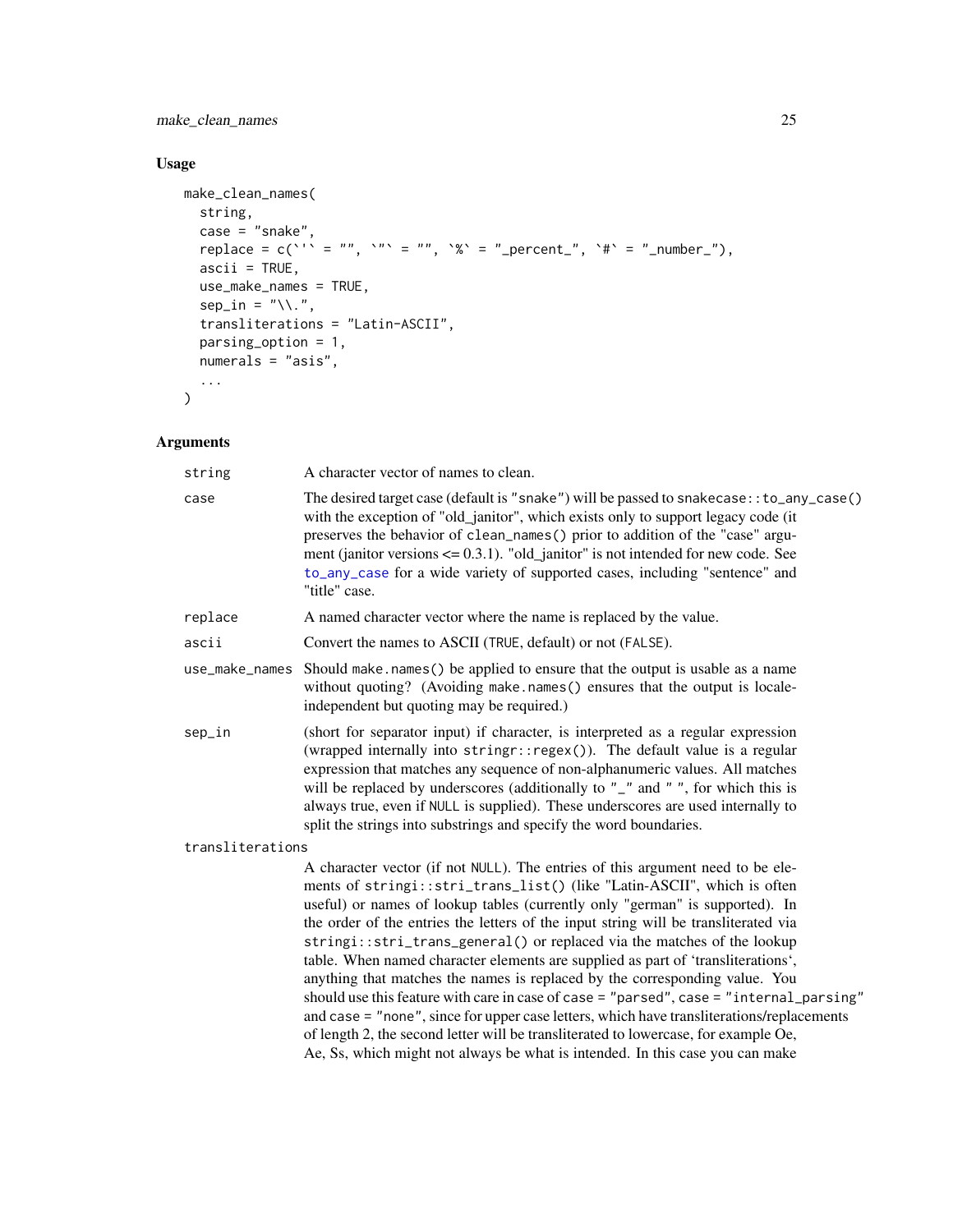usage of the option to supply named elements and specify the transliterations yourself.

- <span id="page-25-0"></span>parsing\_option An integer that will determine the parsing\_option.
	- 1: "RRRStudio" -> "RRR\_Studio"
	- 2: "RRRStudio" -> "RRRS\_tudio"
	- 3: "RRRStudio" -> "RRRSStudio". This will become for example "Rrrstudio" when we convert to lower camel case.
	- -1, -2, -3: These parsing\_options's will suppress the conversion after non-alphanumeric values.
	- 0: no parsing
- numerals A character specifying the alignment of numerals ("middle", left, right, asis or tight). I.e. numerals = "left" ensures that no output separator is in front of a digit.
	- Arguments passed on to snakecase:: to\_any\_case
	- abbreviations character. (Case insensitive) matched abbreviations are surrounded by underscores. In this way, they can get recognized by the parser. This is useful when e.g. parsing\_option 1 is needed for the use case, but some abbreviations but some substrings would require parsing\_option 2. Furthermore, this argument also specifies the formatting of abbreviations in the output for the cases title, mixed, lower and upper camel. E.g. for upper camel the first letter is always in upper case, but when the abbreviation is supplied in upper case, this will also be visible in the output.

Use this feature with care: One letter abbreviations and abbreviations next to each other are hard to read and also not easy to parse for further processing.

- sep\_out (short for separator output) String that will be used as separator. The defaults are "\_" and "", regarding the specified case. When length(sep\_out) > 1, the last element of sep\_out gets recycled and separators are incorporated per string according to their order.
- unique\_sep A string. If not NULL, then duplicated names will get a suffix integer in the order of their appearance. The suffix is separated by the supplied string to this argument.
- empty\_fill A string. If it is supplied, then each entry that matches "" will be replaced by the supplied string to this argument.

prefix prefix (string).

postfix postfix (string).

#### Value

Returns the "cleaned" character vector.

## See Also

[to\\_any\\_case\(](#page-0-0))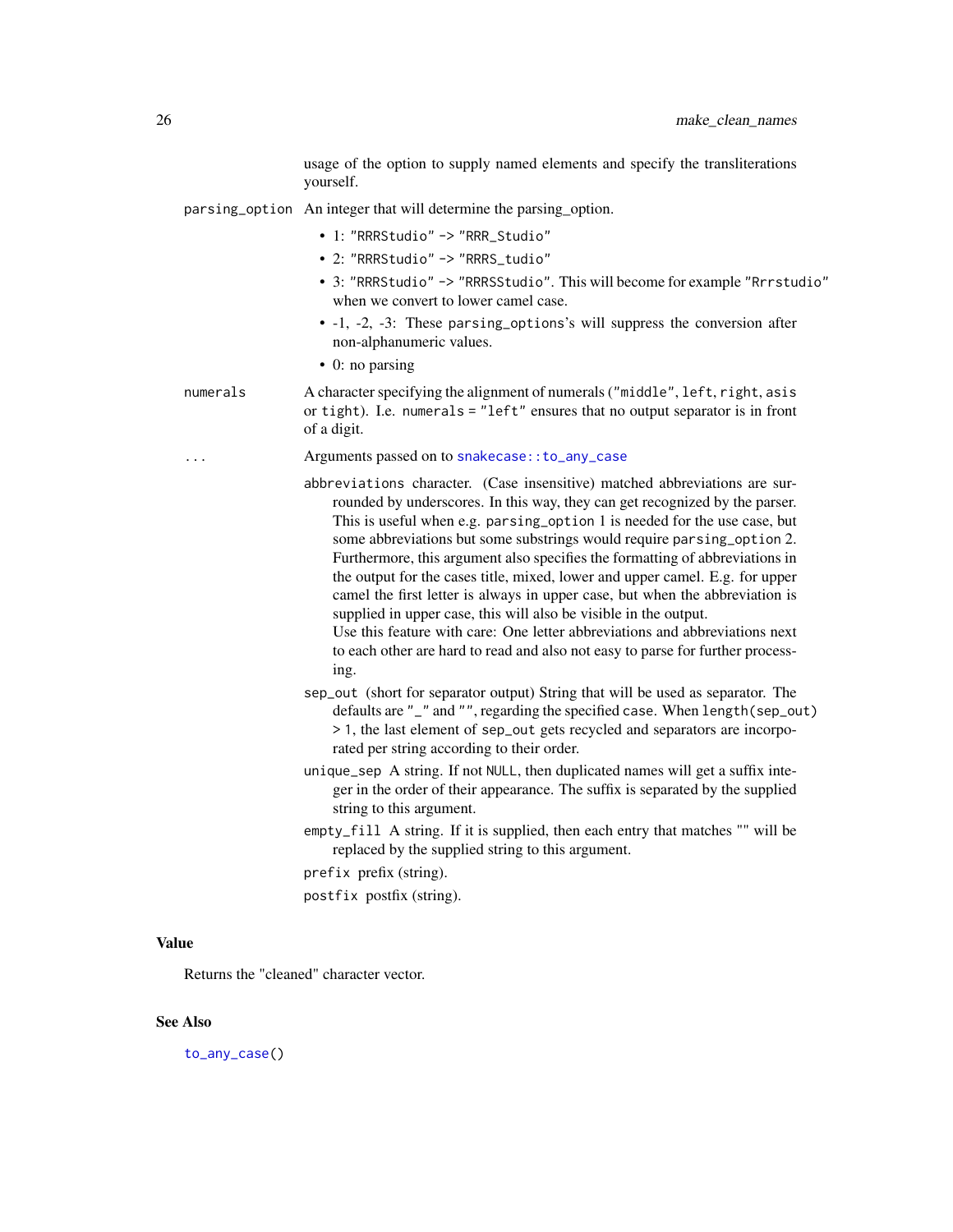## <span id="page-26-0"></span>remove\_constant 27

#### Examples

```
# cleaning the names of a vector:
x \leftarrow structure(1:3, names = c("name with space", "TwoWords", "total $ (2009)"))
x
names(x) <- make_clean_names(names(x))
x # now has cleaned names
# if you prefer camelCase variable names:
make_clean_names(names(x), "small_camel")
# similar to janitor::clean_names(poorly_named_df):
# not run:
# make_clean_names(names(poorly_named_df))
```
<span id="page-26-1"></span>remove\_constant *Remove constant columns from a data.frame or matrix.*

#### Description

Remove constant columns from a data.frame or matrix.

## Usage

```
remove_constant(dat, na.rm = FALSE, quiet = TRUE)
```
#### Arguments

| dat   | the input data.frame or matrix.                                                                                                                                                               |
|-------|-----------------------------------------------------------------------------------------------------------------------------------------------------------------------------------------------|
| na.rm | should NA values be removed when considering whether a column is constant?<br>The default value of FALSE will result in a column not being removed if it's a<br>mix of a single value and NA. |
| quiet | Should messages be suppressed (TRUE) or printed (FALSE) indicating the sum-<br>mary of empty columns or rows removed?                                                                         |

## See Also

[remove\\_empty\(\)](#page-27-2) for removing empty columns or rows.

```
Other remove functions: remove_empty()
```

```
remove_constant(data.frame(A=1, B=1:3))
```

```
# To find the columns that are constant
data.frame(A=1, B=1:3) %>%
 dplyr::select_at(setdiff(names(.), names(remove_constant(.)))) %>%
 unique()
```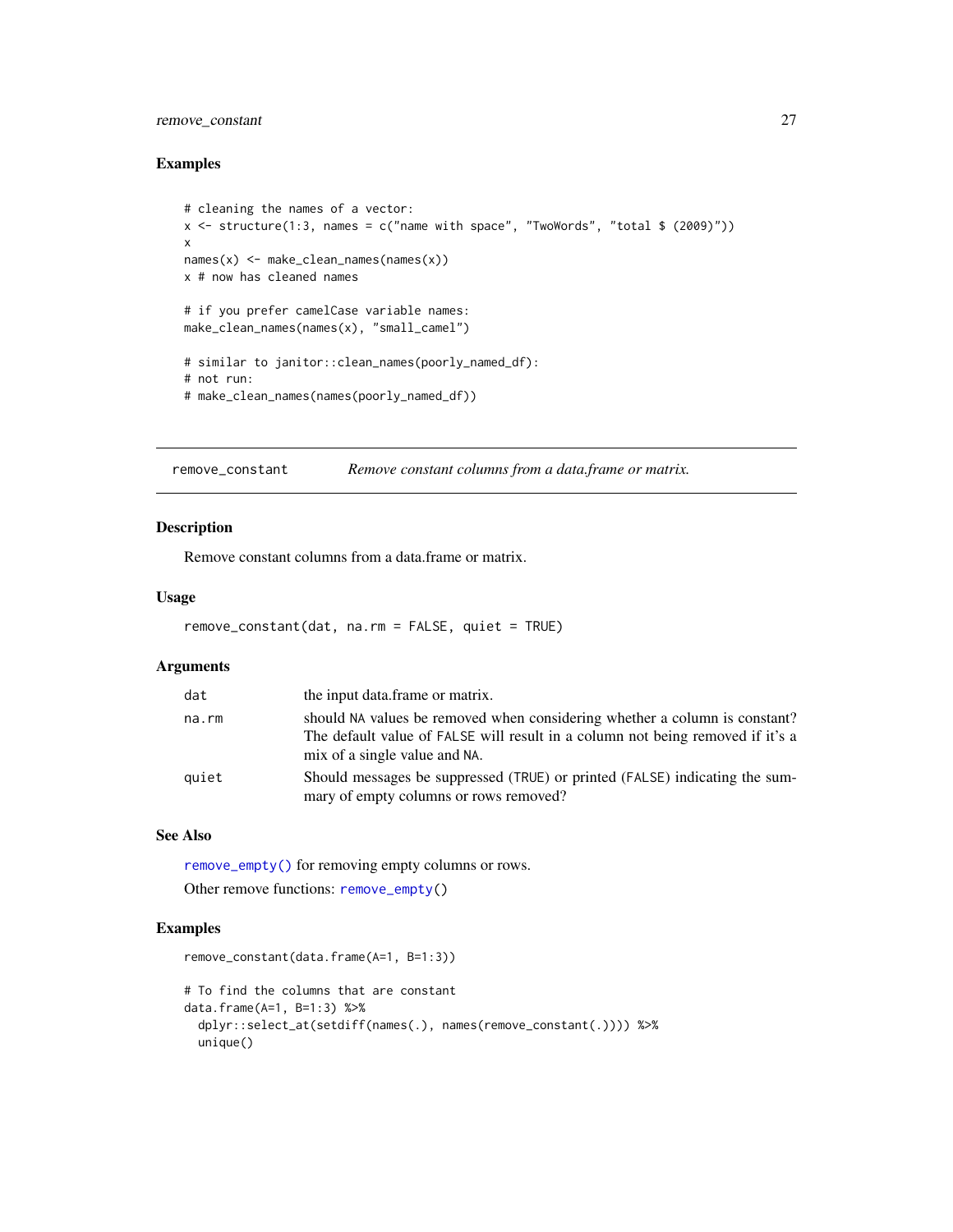<span id="page-27-2"></span><span id="page-27-0"></span>

Removes all rows and/or columns from a data.frame or matrix that are composed entirely of NA values.

#### Usage

```
remove_empty(dat, which = c("rows", "cols"), quiet = TRUE)
```
## Arguments

| dat   | the input data frame or matrix.                                                                                                                                                                  |
|-------|--------------------------------------------------------------------------------------------------------------------------------------------------------------------------------------------------|
| which | one of "rows", "cols", or c("rows", "cols"). Where no value of which is pro-<br>vided, defaults to removing both empty rows and empty columns, declaring the<br>behavior with a printed message. |
| quiet | Should messages be suppressed (TRUE) or printed (FALSE) indicating the sum-<br>mary of empty columns or rows removed?                                                                            |

#### Value

Returns the object without its missing rows or columns.

#### See Also

[remove\\_constant\(\)](#page-26-1) for removing constant columns.

Other remove functions: [remove\\_constant\(](#page-26-1))

## Examples

```
# not run:
# dat %>% remove_empty("rows")
```
<span id="page-27-1"></span>remove\_empty\_cols *Removes empty columns from a data.frame.*

## Description

This function is deprecated, use remove\_empty("cols") instead.

## Usage

remove\_empty\_cols(dat)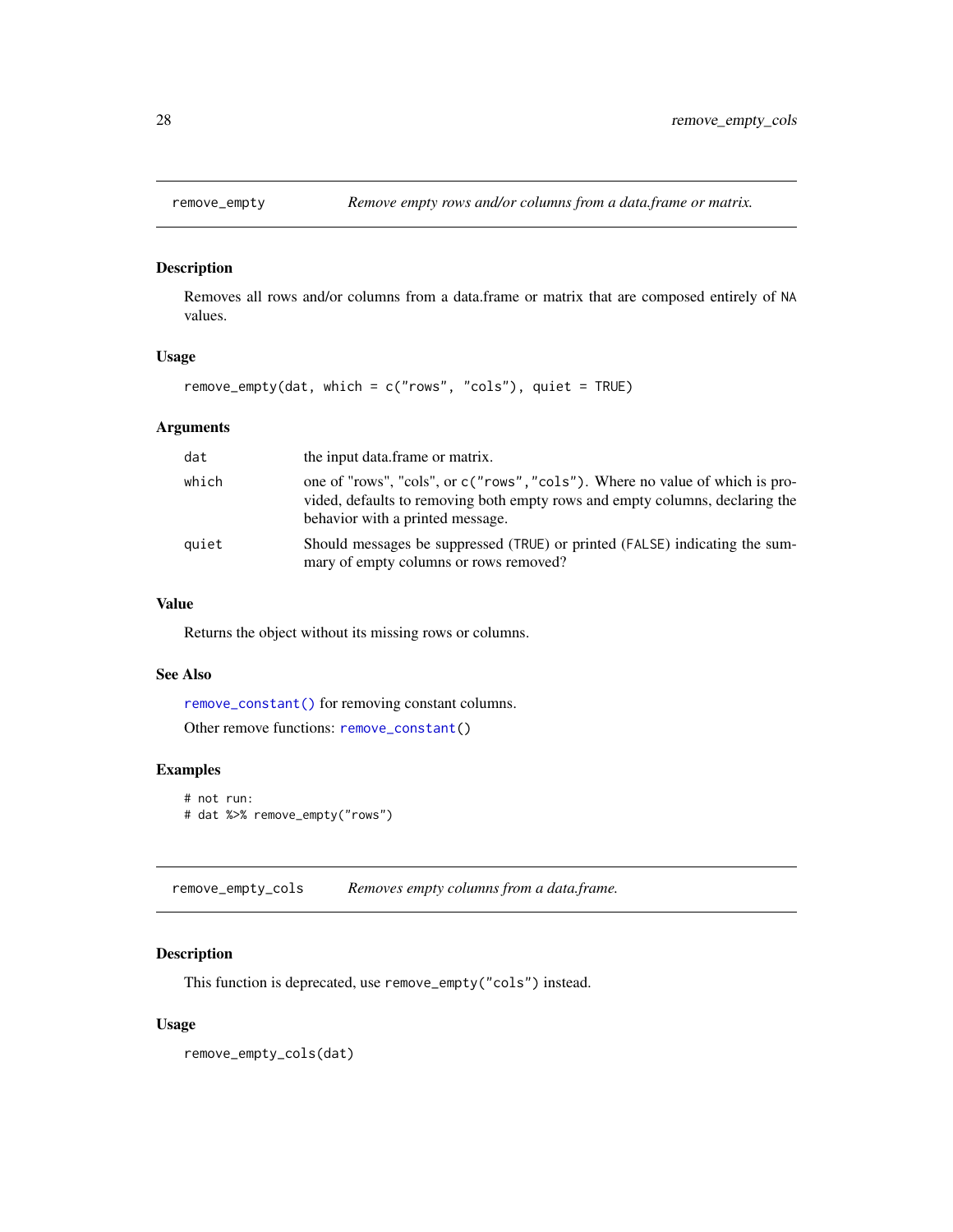```
remove_empty_rows 29
```
## Arguments

dat the input data.frame.

## Value

Returns the data.frame with no empty columns.

## Examples

```
# not run:
# dat %>% remove_empty_cols
```
<span id="page-28-1"></span>remove\_empty\_rows *Removes empty rows from a data.frame.*

## Description

This function is deprecated, use remove\_empty("rows") instead.

#### Usage

remove\_empty\_rows(dat)

## Arguments

dat the input data.frame.

## Value

Returns the data.frame with no empty rows.

```
# not run:
# dat %>% remove_empty_rows
```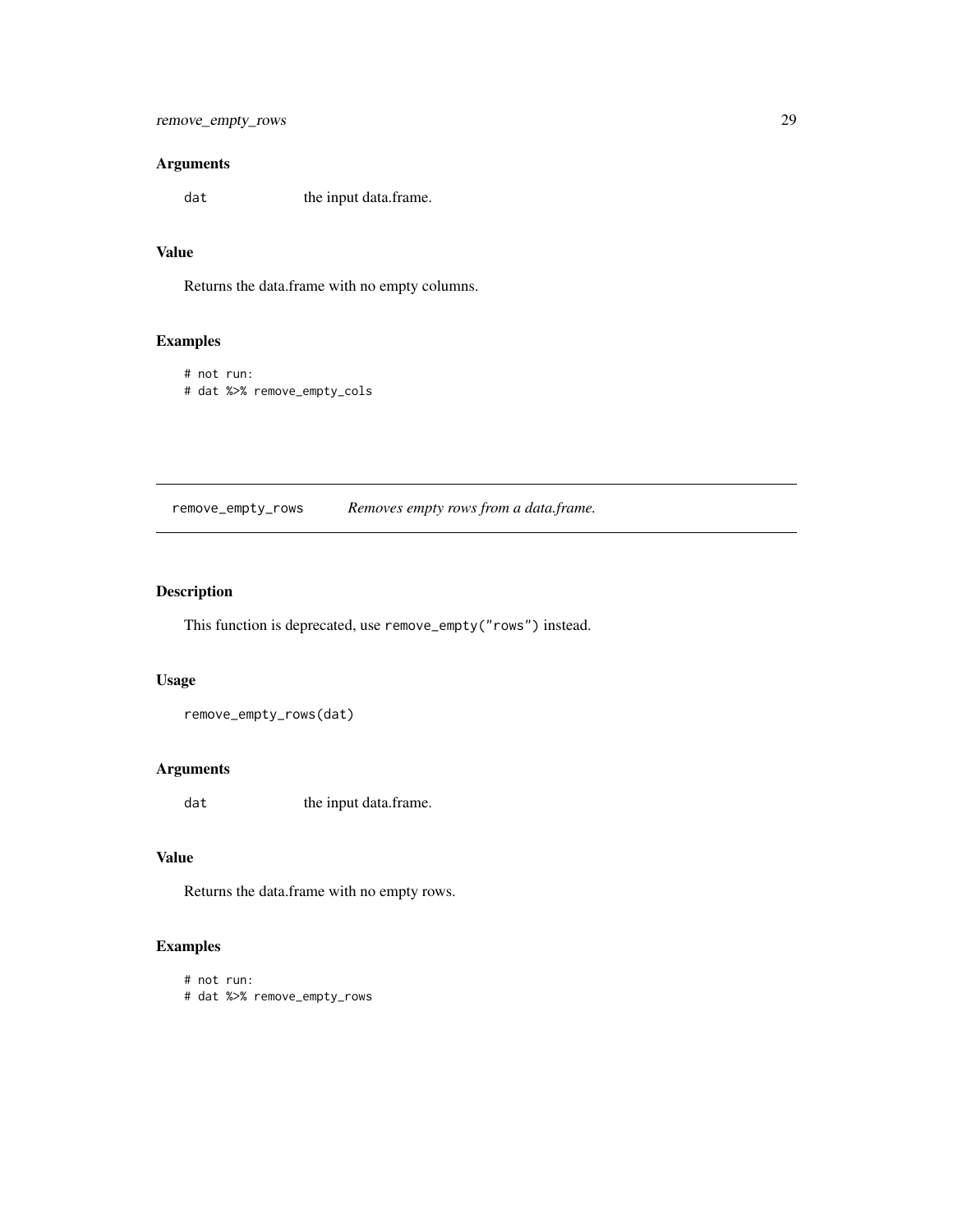<span id="page-29-0"></span>

In base R round(), halves are rounded to even, e.g., 12.5 and 11.5 are both rounded to 12. This function rounds 12.5 to 13 (assuming digits = 0). Negative halves are rounded away from zero, e.g., -0.5 is rounded to -1.

This may skew subsequent statistical analysis of the data, but may be desirable in certain contexts. This function is implemented exactly from <https://stackoverflow.com/a/12688836>; see that question and comments for discussion of this issue.

#### Usage

round\_half\_up(x, digits =  $0$ )

#### Arguments

|        | a numeric vector to round.                                   |
|--------|--------------------------------------------------------------|
| digits | how many digits should be displayed after the decimal point? |

#### Examples

round\_half\_up(12.5) round\_half\_up(1.125, 2) round\_half\_up(1.125, 1) round\_half\_up(-0.5, 0) # negatives get rounded away from zero

round\_to\_fraction *Round to the nearest fraction of a specified denominator.*

#### Description

Round a decimal to the precise decimal value of a specified fractional denominator. Common use cases include addressing floating point imprecision and enforcing that data values fall into a certain set.

E.g., if a decimal represents hours and values should be logged to the nearest minute, round\_to\_fraction(x,60) would enforce that distribution and 0.57 would be rounded to 0.566667, the equivalent of 34/60. 0.56 would also be rounded to 34/60.

Set denominator = 1 to round to whole numbers.

The digits argument allows for rounding of the subsequent result.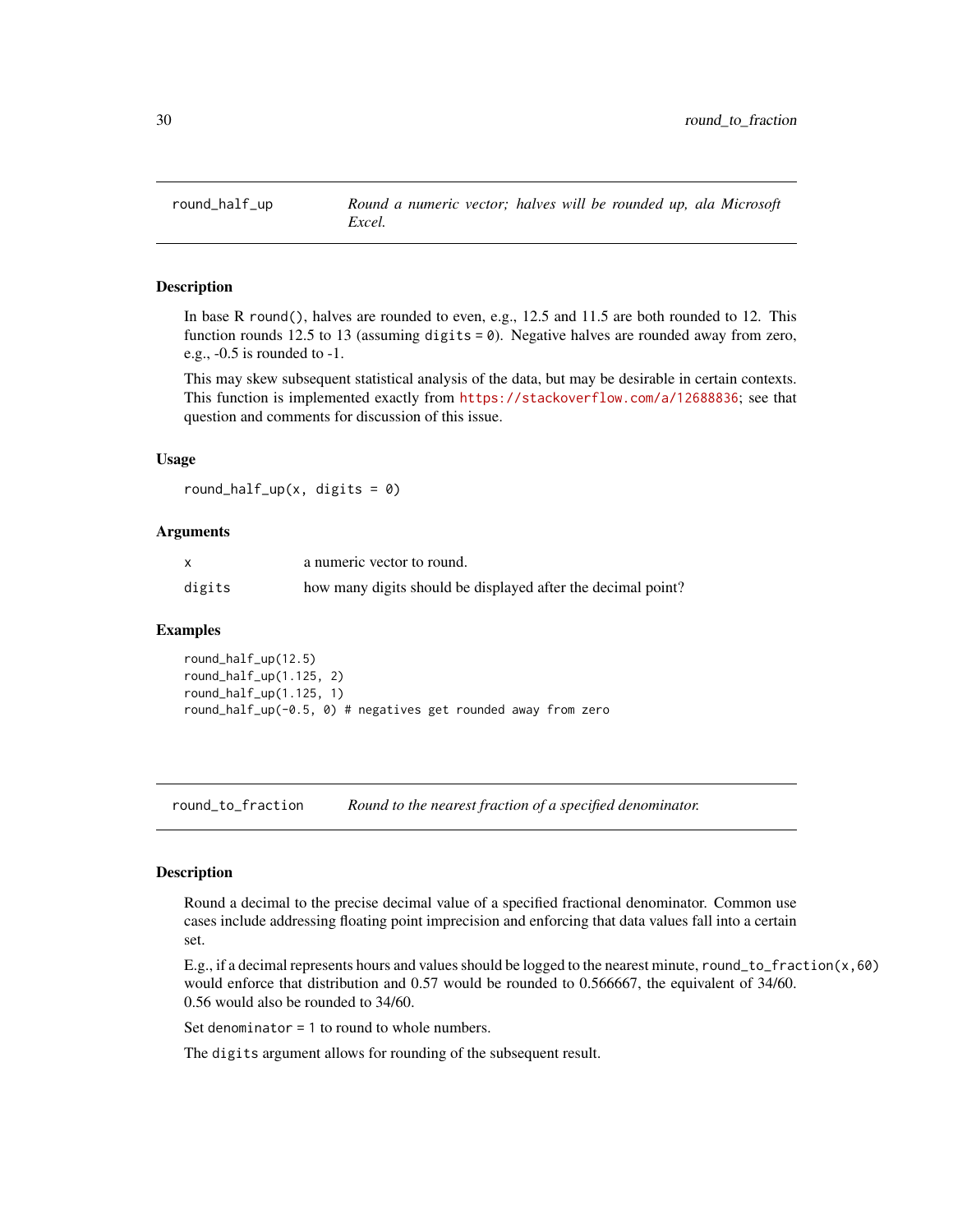## <span id="page-30-0"></span>row\_to\_names 31

#### Usage

round\_to\_fraction(x, denominator, digits =  $Inf$ )

#### Arguments

| $\mathsf{x}$ | A numeric vector                                                                                                                                                                                                         |
|--------------|--------------------------------------------------------------------------------------------------------------------------------------------------------------------------------------------------------------------------|
| denominator  | The denominator of the fraction for rounding (a scalar or vector positive integer).                                                                                                                                      |
| digits       | Integer indicating the number of decimal places to be used after rounding to the<br>fraction. This is passed to base:: $round()$ ). Negative values are allowed (see<br>Details). (Inf indicates no subsequent rounding) |

## Details

If digits is Inf, x is rounded to the fraction and then kept at full precision. If digits is "auto", the number of digits is automatically selected as ceiling(log10(denominator)) + 1.

#### Value

the input x rounded to a decimal value that has an integer numerator relative to denominator (possibly subsequently rounded to a number of decimal digits).

#### Examples

```
round_to_fraction(1.6, denominator = 2)
round_to_fraction(pi, denominator = 7) # 22/7
round_to_fraction(c(8.1, 9.2), denominator = c(7, 8))
round_to_fraction(c(8.1, 9.2), denominator = c(7, 8), digits = 3)
round_to_fraction(c(8.1, 9.2, 10.3), denominator = c(7, 8, 1001), digits = "auto")
```
row\_to\_names *Elevate a row to be the column names of a data.frame.*

#### Description

Elevate a row to be the column names of a data.frame.

#### Usage

```
row_to_names(dat, row_number, remove_row = TRUE, remove_rows_above = TRUE)
```
## Arguments

| dat               | The input data frame                                                                      |
|-------------------|-------------------------------------------------------------------------------------------|
| row_number        | The row of dat containing the variable names                                              |
| remove_row        | Should the row row_number be removed from the resulting data.frame?                       |
| remove_rows_above |                                                                                           |
|                   | If row_number != 1, should the rows above row_number - that is, between 1: (row_number-1) |
|                   | - be removed from the resulting data.frame?                                               |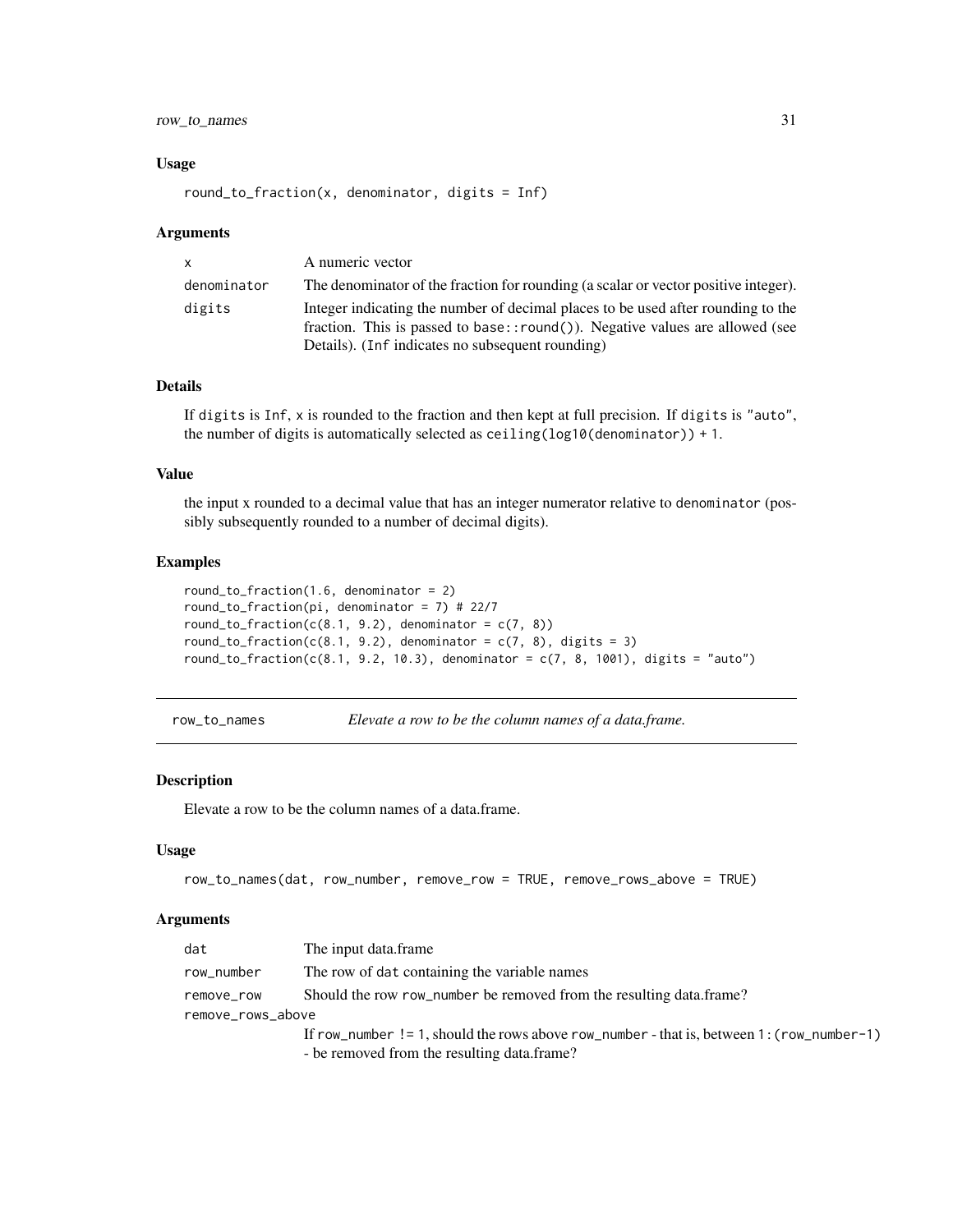## <span id="page-31-0"></span>Value

A data.frame with new names (and some rows removed, if specified)

## Examples

```
x \leftarrow \text{data-frame}(X_1 = c(NA, "Title", 1:3),X_2 = c(NA, 'Title2', 4:6)x %>%
  row_to_names(row_number = 2)
```
signif\_half\_up *Round a numeric vector to the specified number of significant digits; halves will be rounded up.*

## Description

In base R signif(), halves are rounded to even, e.g., signif(11.5,2) and signif(12.5,2) are both rounded to 12. This function rounds 12.5 to 13 (assuming digits = 2). Negative halves are rounded away from zero, e.g., signif(-2.5,1) is rounded to -3.

This may skew subsequent statistical analysis of the data, but may be desirable in certain contexts. This function is implemented from <https://stackoverflow.com/a/1581007/>; see that question and comments for discussion of this issue.

## Usage

 $signif\_half\_up(x, digits = 6)$ 

## Arguments

|        | a numeric vector to round.                                      |
|--------|-----------------------------------------------------------------|
| digits | integer indicating the number of significant digits to be used. |

```
signif_half_up(12.5, 2)
signif_half_up(1.125, 3)
signif_half_up(-2.5, 1) # negatives get rounded away from zero
```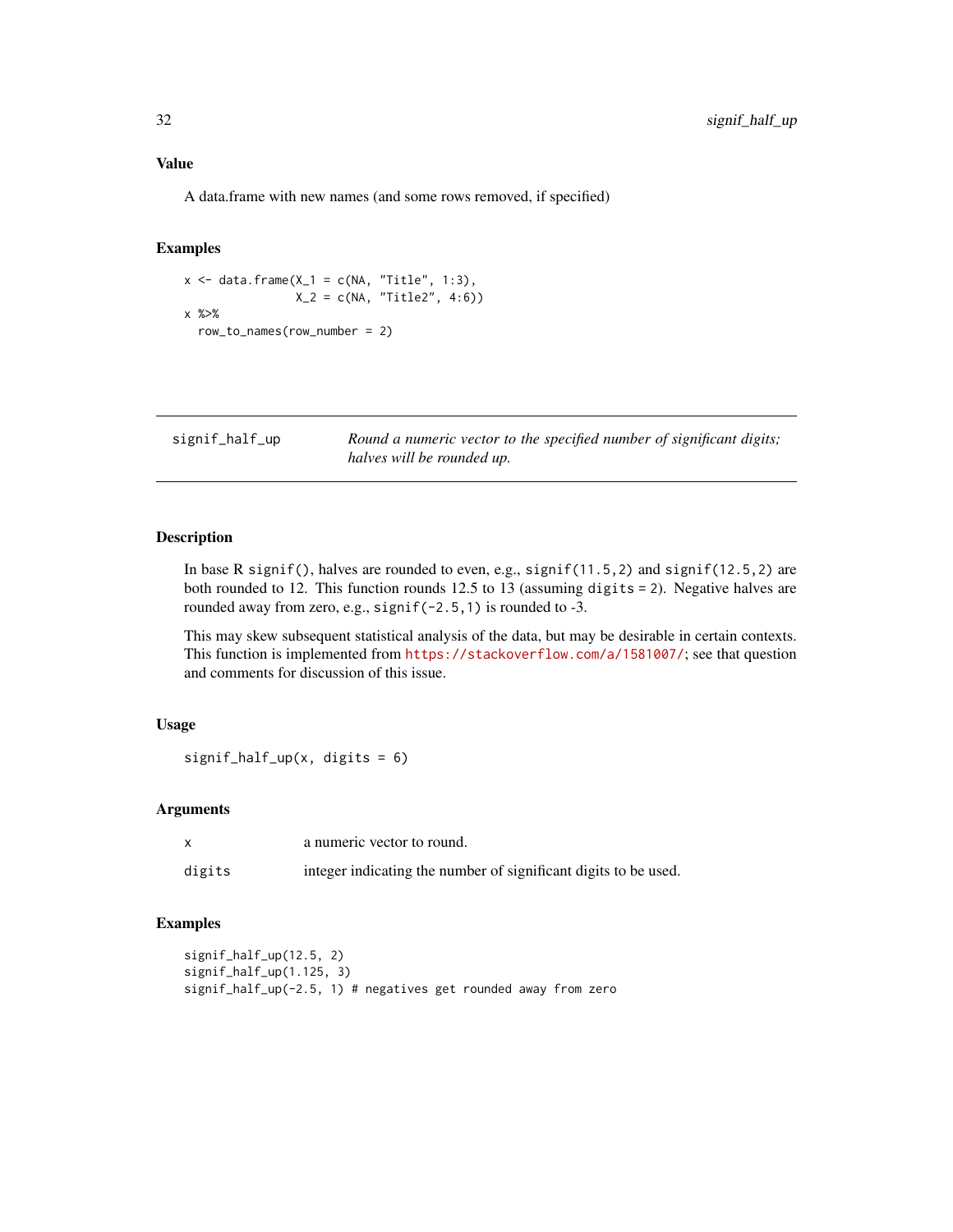<span id="page-32-0"></span>

A fully-featured alternative to table(). Results are data.frames and can be formatted and enhanced with janitor's family of adorn\_ functions.

Specify a data.frame and the one, two, or three unquoted column names you want to tabulate. Three variables generates a list of 2-way tabyls, split by the third variable.

Alternatively, you can tabulate a single variable that isn't in a data.frame by calling tabyl on a vector, e.g., tabyl(mtcars\$gear).

## Usage

```
tabyl(dat, ...)
## Default S3 method:
tabyl(data, show_na = TRUE, show_missing\_levels = TRUE, ...)## S3 method for class 'data.frame'
tabyl(dat, var1, var2, var3, show_na = TRUE, show_missing_levels = TRUE, ...)
```
## Arguments

| dat                 | a data.frame containing the variables you wish to count. Or, a vector you want<br>to tabulate.                                                                                                                              |  |
|---------------------|-----------------------------------------------------------------------------------------------------------------------------------------------------------------------------------------------------------------------------|--|
|                     | the arguments to tabyl (here just for the sake of documentation compliance, as<br>all arguments are listed with the vector- and data.frame-specific methods)                                                                |  |
| show_na             | should counts of NA values be displayed? In a one-way tabyl, the presence of<br>NA values triggers an additional column showing valid percentages (calculated<br>excluding NA values).                                      |  |
| show_missing_levels |                                                                                                                                                                                                                             |  |
|                     | should counts of missing levels of factors be displayed? These will be rows<br>and/or columns of zeroes. Useful for keeping consistent output dimensions even<br>when certain factor levels may not be present in the data. |  |
| var1                | the column name of the first variable.                                                                                                                                                                                      |  |
| var <sub>2</sub>    | (optional) the column name of the second variable (the rows in a 2-way tabula-<br>tion).                                                                                                                                    |  |
| var3                | (optional) the column name of the third variable (the list in a 3-way tabulation).                                                                                                                                          |  |

#### Value

Returns a data.frame with frequencies and percentages of the tabulated variable(s). A 3-way tabulation returns a list of data.frames.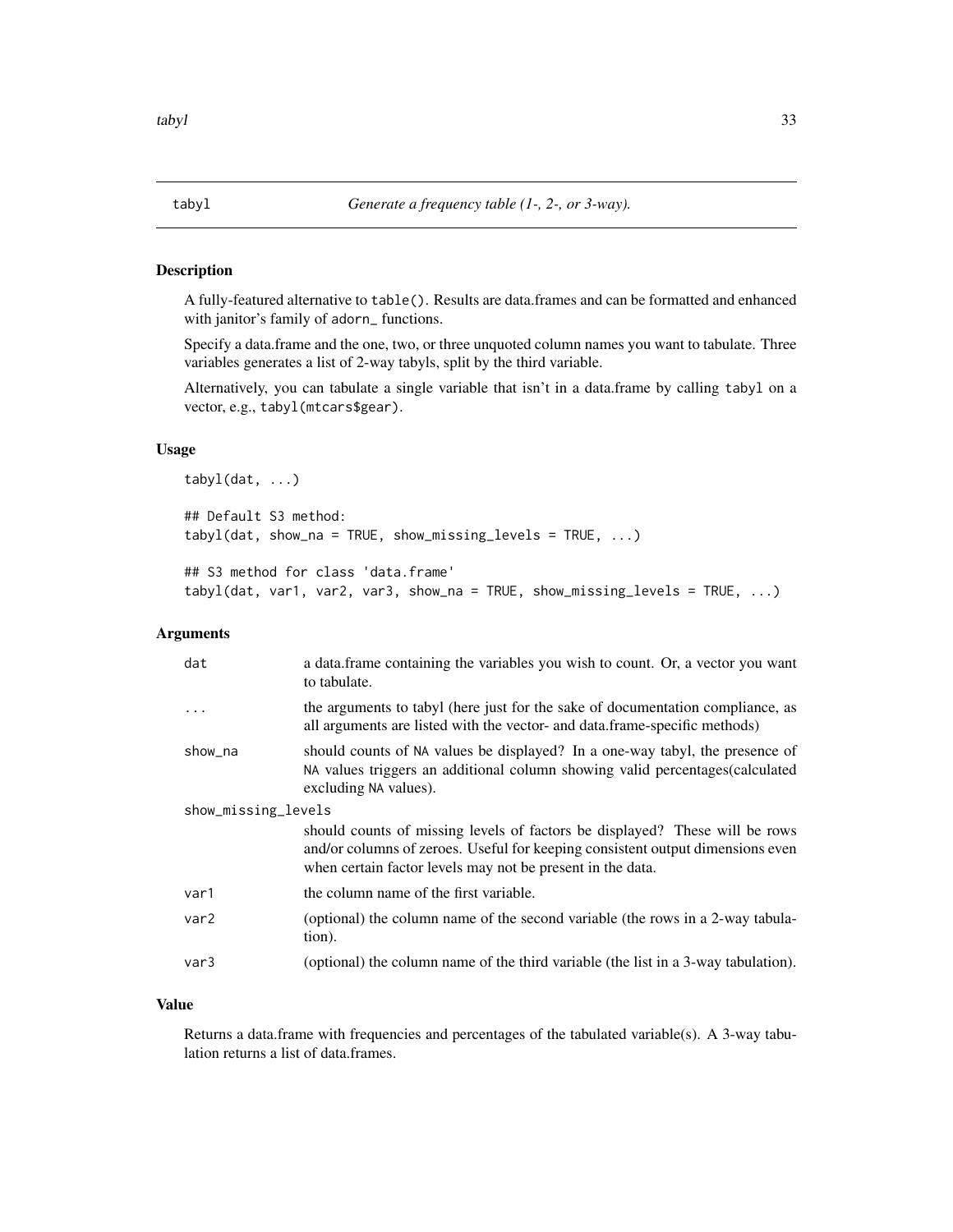## Examples

```
tabyl(mtcars, cyl)
tabyl(mtcars, cyl, gear)
tabyl(mtcars, cyl, gear, am)
# or using the %>% pipe
mtcars %>%
  tabyl(cyl, gear)
# illustrating show_na functionality:
my_cars <- rbind(mtcars, rep(NA, 11))
my_cars %>% tabyl(cyl)
my_cars %>% tabyl(cyl, show_na = FALSE)
# Calling on a single vector not in a data.frame:
val <- c("hi", "med", "med", "lo")
tabyl(val)
```

| top_levels |  |
|------------|--|
|------------|--|

Generate a frequency table of a factor grouped into top-n, bottom-n, *and all other levels.*

#### Description

Get a frequency table of a factor variable, grouped into categories by level.

## Usage

top\_levels(input\_vec, n = 2, show\_na = FALSE)

#### **Arguments**

| input_vec | the factor variable to tabulate.                     |
|-----------|------------------------------------------------------|
| n,        | number of levels to include in top and bottom groups |
| show na   | should cases where the variable is NA be shown?      |

## Value

Returns a data.frame (actually a tbl\_df) with the frequencies of the grouped, tabulated variable. Includes counts and percentages, and valid percentages (calculated omitting NA values, if present in the vector and show\_na = TRUE.)

```
top_levels(as.factor(mtcars$hp), 2)
```
<span id="page-33-0"></span>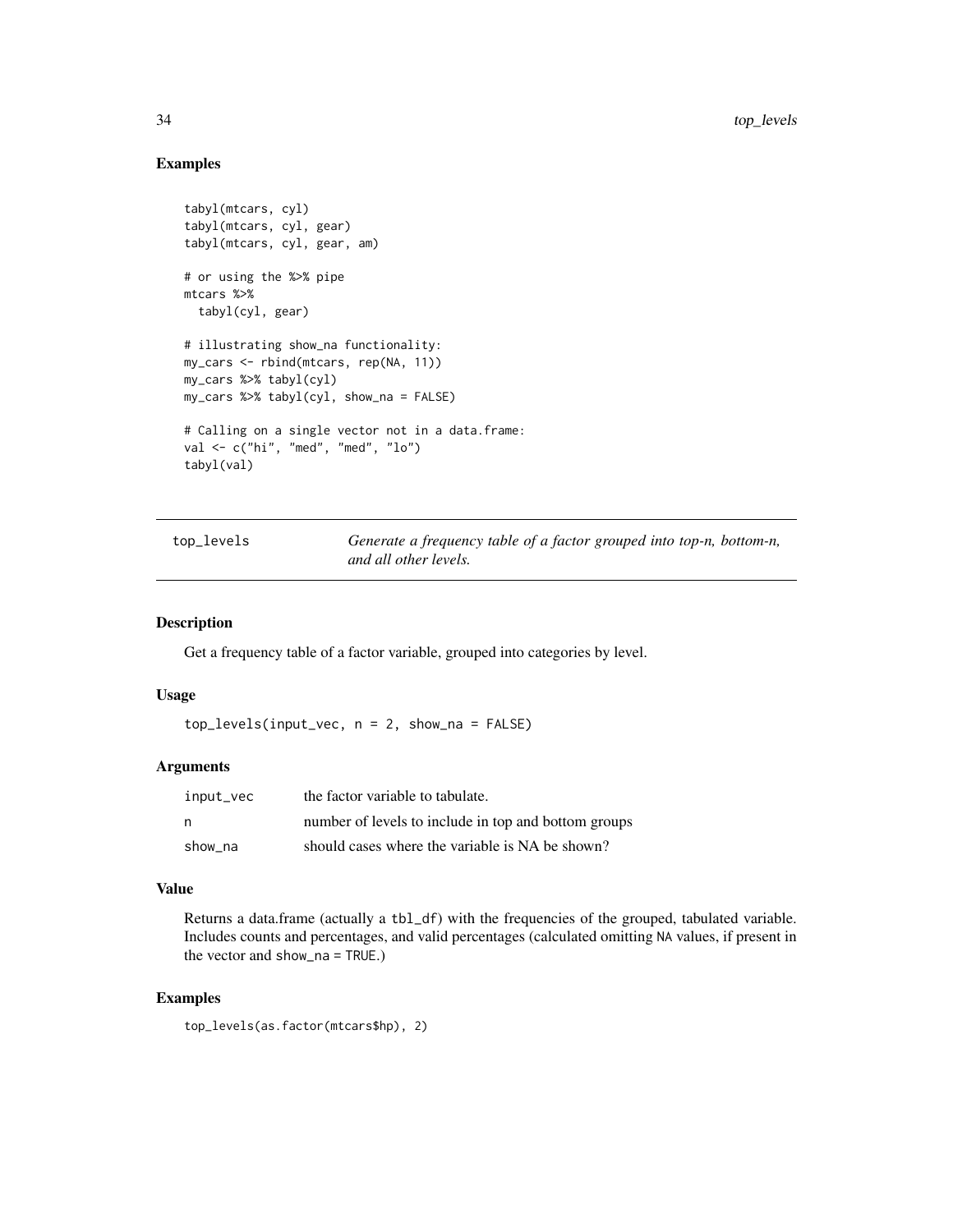<span id="page-34-0"></span>

Strips away all tabyl-related attributes from a data.frame.

#### Usage

```
untabyl(dat)
```
## Arguments

dat a data.frame of class tabyl.

## Value

Returns the same data.frame, but without the tabyl class and attributes.

#### Examples

```
mtcars %>%
  tabyl(am) %>%
  untabyl() %>%
  attributes() # tabyl-specific attributes are gone
```
<span id="page-34-1"></span>use\_first\_valid\_of *Returns first non-NA value from a set of vectors.*

#### Description

At each position of the input vectors, iterates through in order and returns the first non-NA value. This is a robust replacement of the common if else(!is.na(x),x,ifelse(!is.na(y),y,z)). It's more readable and handles problems like ifelse's inability to work with dates in this way.

## Usage

```
use_first_valid_of(..., if_all_NA = NA)
```
## Arguments

| $\cdots$  | the input vectors. Order matters: these are searched and prioritized in the order<br>they are supplied. |
|-----------|---------------------------------------------------------------------------------------------------------|
| if all NA | what value should be used when all of the vectors return NA for a certain index?<br>Default is NA.      |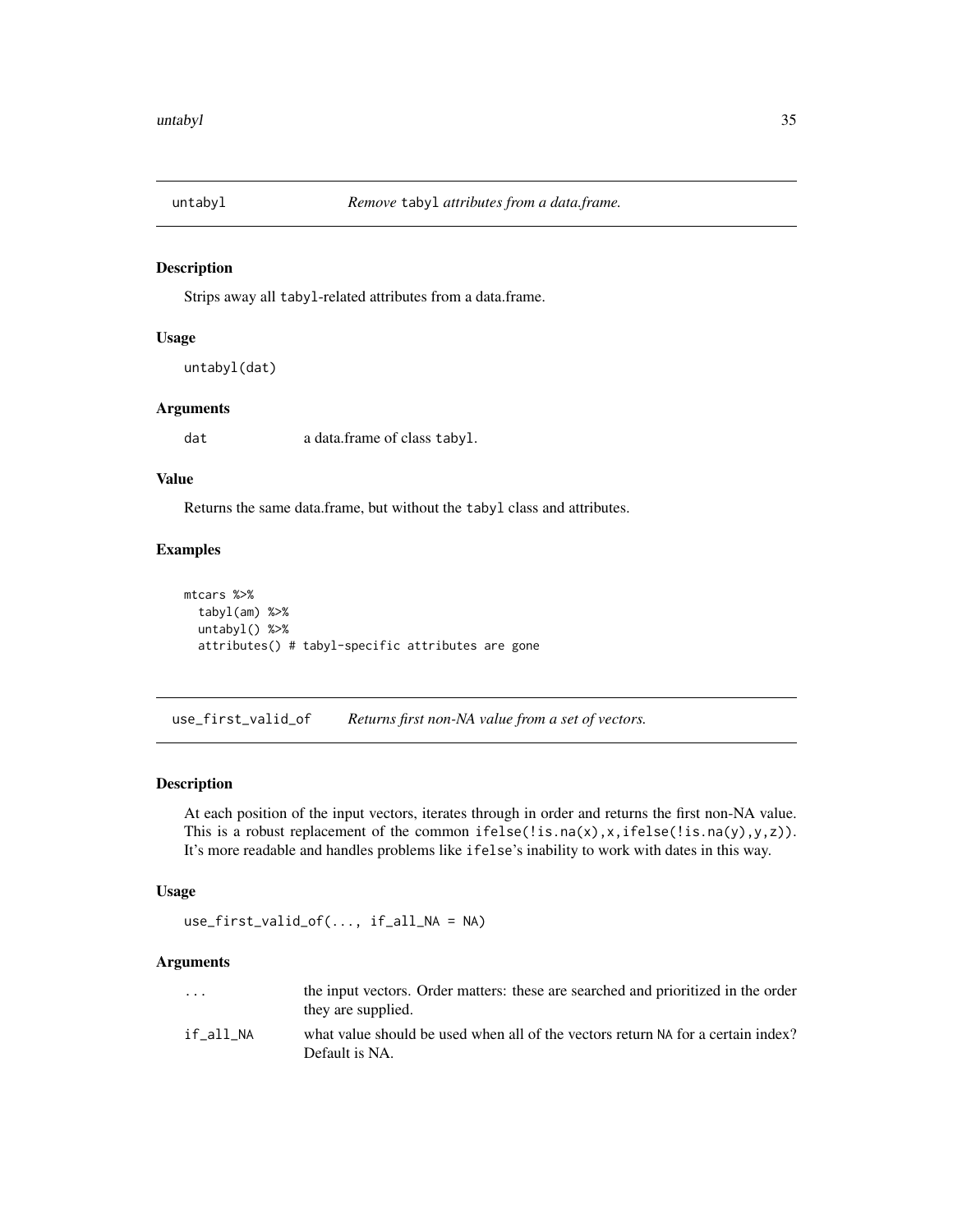## Value

Returns a single vector with the selected values.

## Warning

Deprecated, do not use in new code. Use dplyr::coalesce() instead.

## See Also

janitor\_deprecated